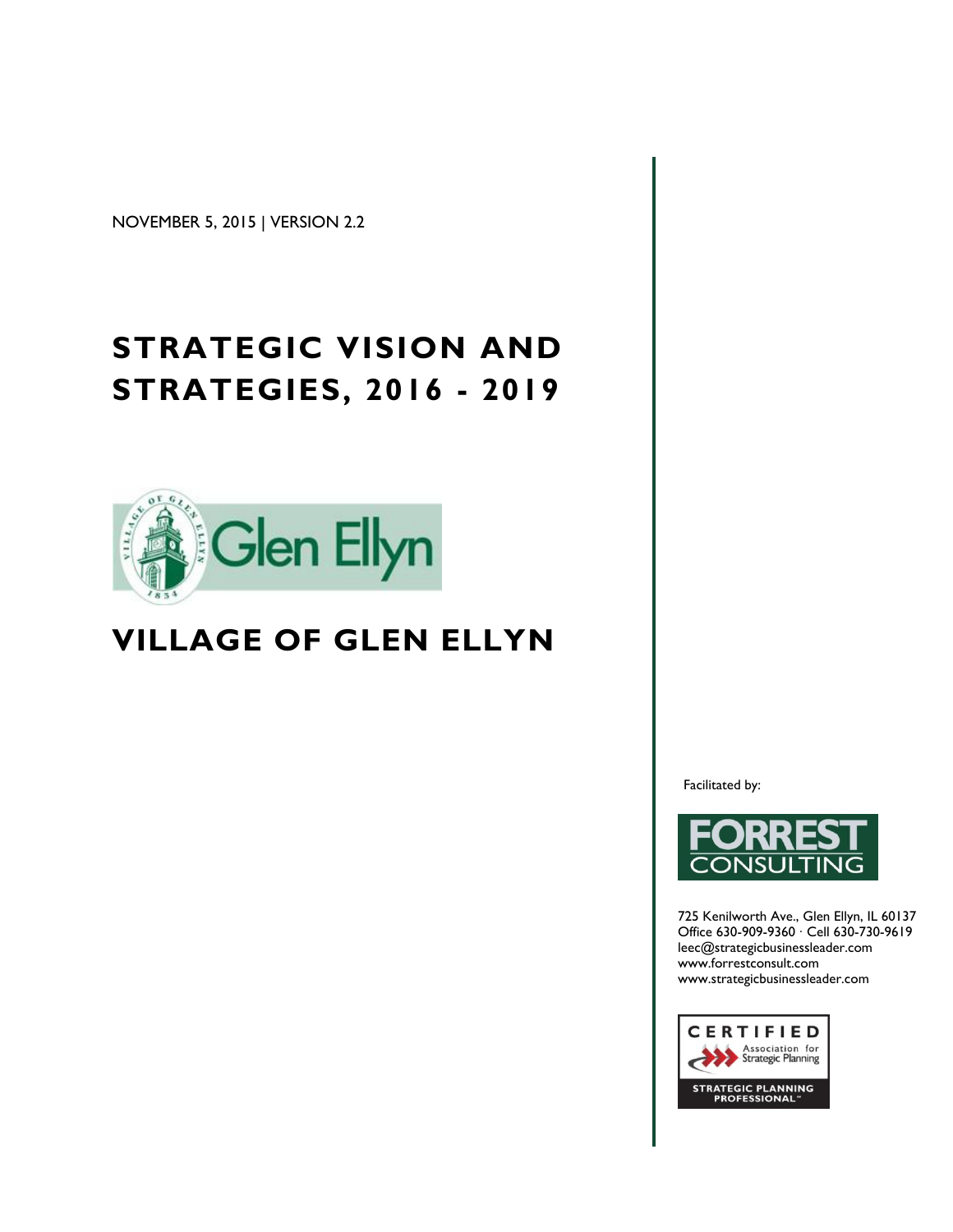# **CONTENTS**

| APPENDIX: Gap Planning Model. Forrest Consulting's Planning Process. About Forrest Consulting31 |  |
|-------------------------------------------------------------------------------------------------|--|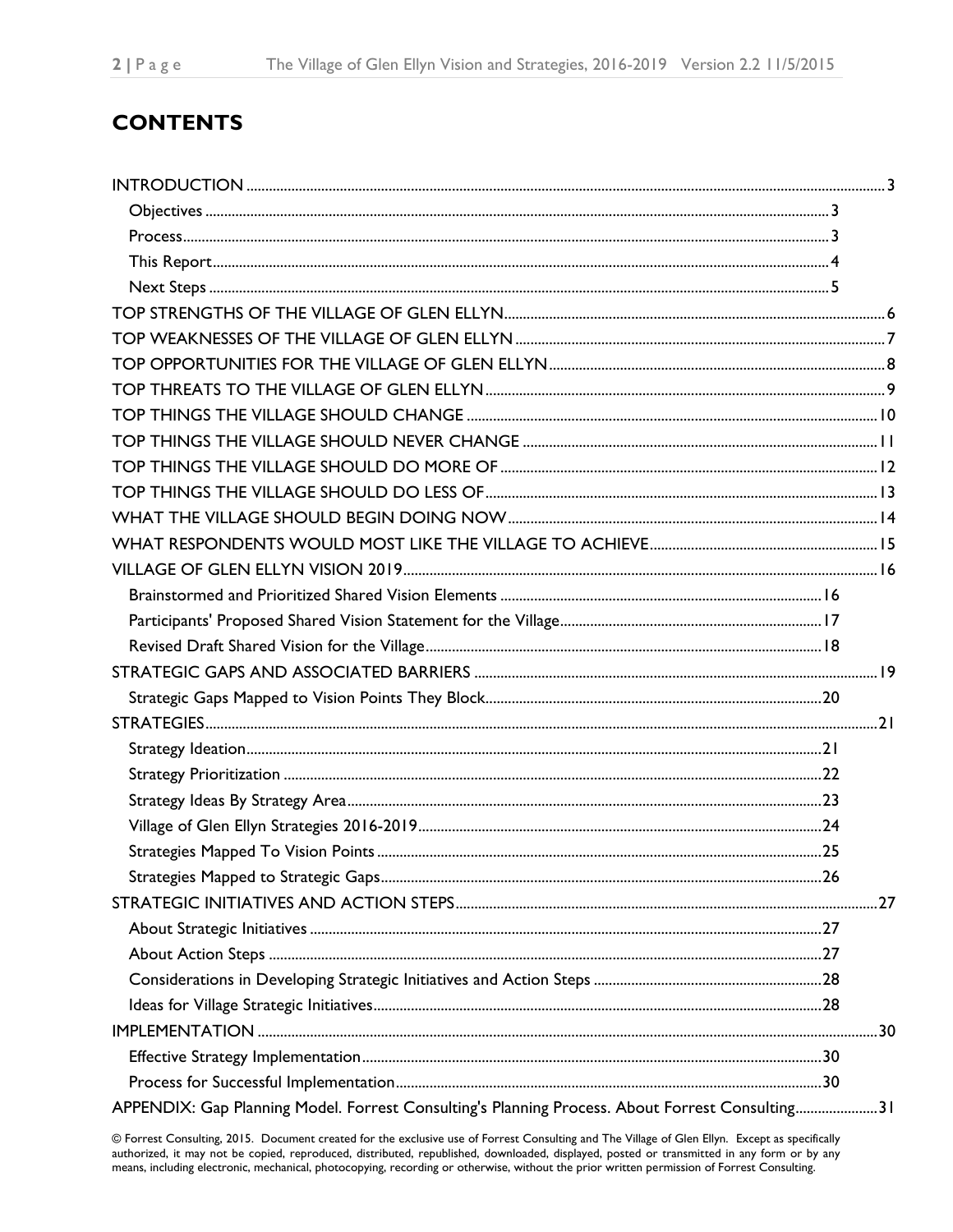### <span id="page-2-0"></span>**INTRODUCTION**

The Village of Glen Ellyn is a unique, strong and vibrant community. Much of the Village's success over the decades has flowed from thoughtful planning and focused implementation driven by elected leaders and management.

With this understanding, Village President Alex Demos and Village Manager Mark Franz initiated a strategic planning process for the Village. For the past two months, the President, Trustees, Clerk, Village Manager, legal counsel and senior staff have been engaged in strategic visioning and strategy development. This work has been conducted because the Village's previous plan needed to be updated. The Village needs an updated strategic plan for 2016-2019 that addresses its current situation and direction and includes the views of the new elected officials and senior staff.

### <span id="page-2-1"></span>**Objectives**

The objectives of the process, designed and facilitated by certified strategic planning consultant Lee Crumbaugh of Forrest Consulting, a former Glen Ellyn Village Trustee, have been to:

- Build understanding and alignment and foster communications among the President, Trustees, Clerk, Village Manager, legal counsel and senior management.
- Promote agreement on Board function and its relationship with Village staff.
- Develop consensus around an updated strategic vision for the Village and key strategies to pursue to achieve the vision.

#### <span id="page-2-2"></span>**Process**

The process has involved:

- 1. Issuing an strategic planning e-survey to the Village's elected officials, members of Village commissions and all Village staff, seeking input on:
	- o The Village's strengths, weaknesses, opportunities and threats.
	- o What the Village should change and never change.
	- o What the Village should do more of, less of and begin now for greater future success.
	- o What respondents would most like to see the Village achieve in the next four years.
- 2. A facilitated Board workshop, in which the President, Trustees, Clerk, Village Manager, legal counsel and senior management, a total of 18 participants:
	- o Reviewed the gap planning model and Forrest Consulting's planning process.
	- o Looked at research findings on how to make good decisions.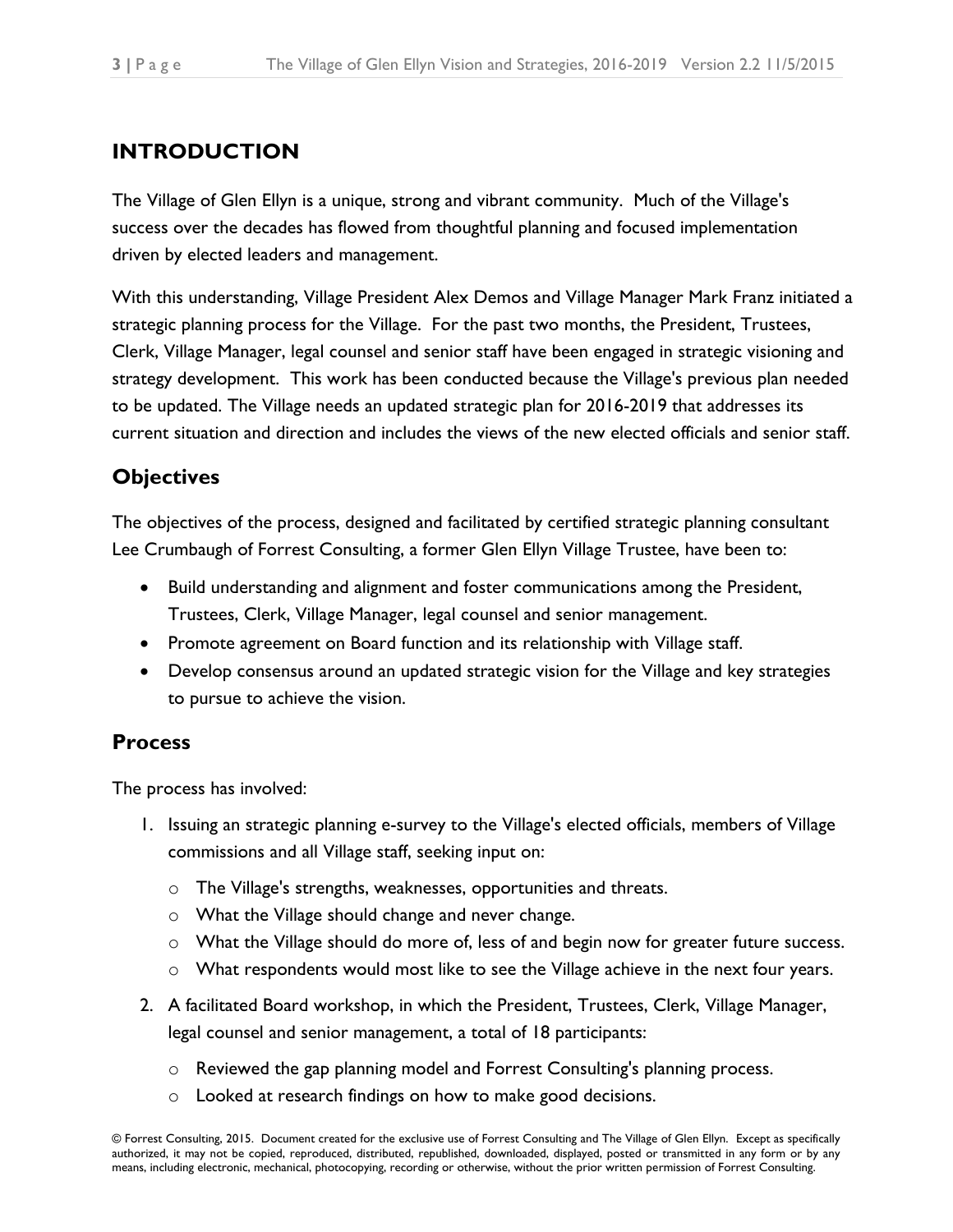- o Participated in a teambuilding exercise
- o Reviewed the Village's 2014-2017 shared vision and strategies.
- $\circ$  Discussed aspects of the current organization (Board, Commissions and staff).
- $\circ$  Considered aspects of a shared vision and reviewed related survey results.
- o Brainstormed elements of a shared vision for the Village to pursue over the next four years and prioritized them through a multi-voting process.
- $\circ$  From the vision elements, drafted individual proposed shared visions for the Village.
- 3. A second facilitated Board workshop, in which the President, Trustees, Clerk, Village Manager, legal counsel and senior management:
	- o Reviewed the proposed individual shared visions for the Village.
	- o Considered an analysis of participants' shared vision drafts separating the "ends" the desired future - from the "means" - ways to achieve the desired future.
	- o Reviewed a proposed 2016-2019 shared vision for the Village, derived from the individual shared vision drafts.
	- o Considered aspects of strategic gaps and reviewed related survey results.
	- o Identified barriers to achieving the shared vision and brainstormed strategic gaps the Village will face in achieving its vision.
	- o Revised the proposed 2016-2019 shared vision for the Village.
	- o Considered aspects of strategies and reviewed survey results relating to development of strategies for the Village to pursue.
	- o Brainstormed strategy ideas to pursue, prioritized the ideas through multi-voting, and, through a consensus process, grouped all of the strategy ideas into six strategy areas.

#### <span id="page-3-0"></span>**This Report**

This draft report represent the next step in the Village's overall strategic planning process. It:

- Contains the products of the planning survey and planning workshops.
- Provides a revised shared strategic Vision for 2019.
- Maps how the strategic gaps will impede achievement of various points in the Vision.
- Provides a refined and edited strategy list for 2016-2019, derived from the strategy ideation, prioritization and selection work at the second Board workshop.
- Maps how the selected strategies will help achieve the Vision and address strategic gaps.
- Offers ideas gleaned in the planning process on strategic initiatives that may be pursed to achieve the various strategies.

The Village of Glen Ellyn 2015 Strategy Planning survey results and the facilitator's presentation used in the workshops can be accessed as follows: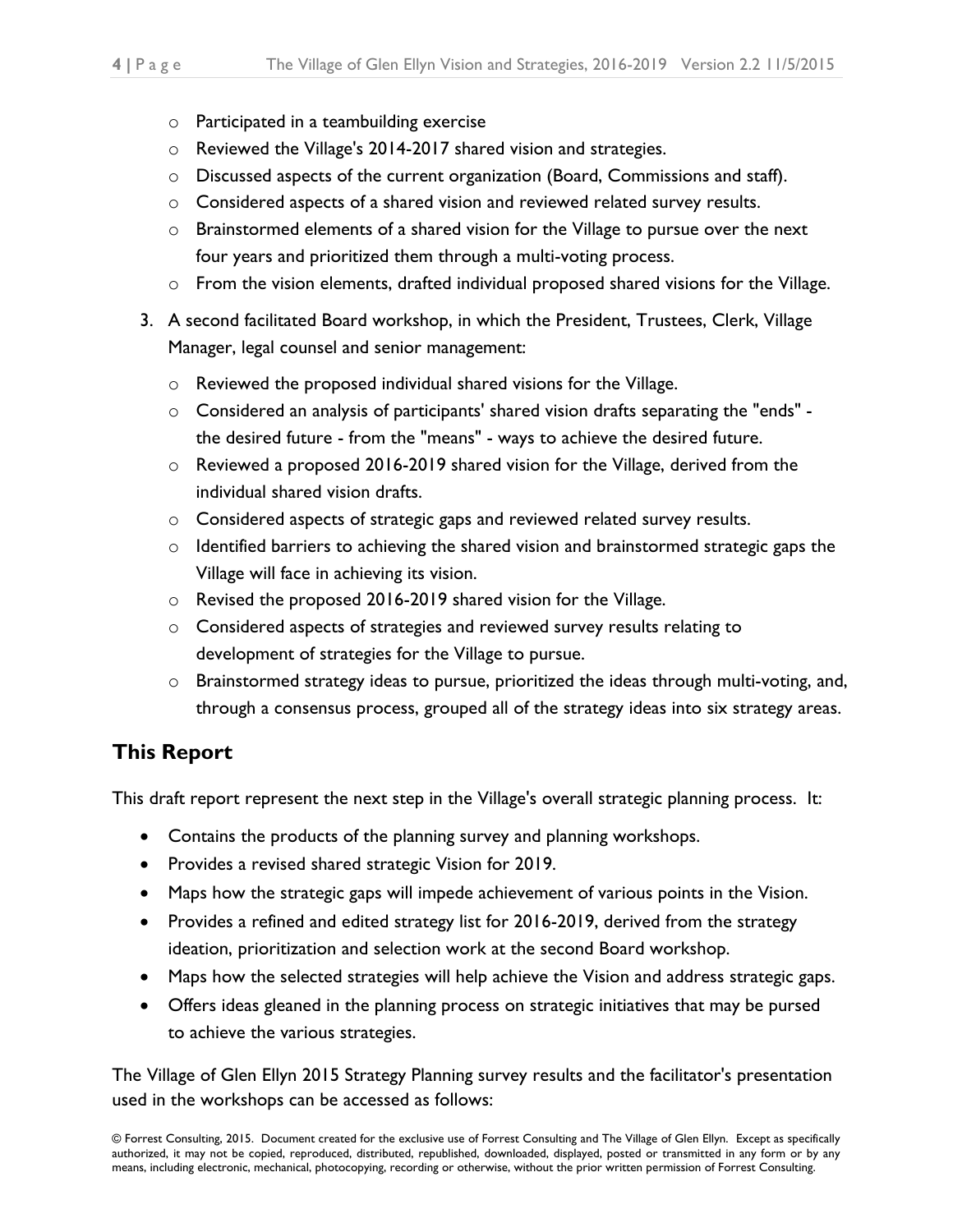Complete report: <https://drive.google.com/file/d/0Bwk1Rq5BesDXZEZWcDBSVE5IazQ/view?usp=sharing> Village Board member break-out: <https://drive.google.com/file/d/0Bwk1Rq5BesDXaVNiVDNuRkxycjQ/view?usp=sharing> Village Commissioners break-out: <https://drive.google.com/file/d/0Bwk1Rq5BesDXaW8zZXNkWC1jOFU/view?usp=sharing> Village staff break-out:: <https://drive.google.com/file/d/0Bwk1Rq5BesDXanFqanRyckx2azQ/view?usp=sharing> Facilitator's presentation: <https://drive.google.com/file/d/0Bwk1Rq5BesDXZHByV1JENjhsWlk/view?usp=sharing>

#### <span id="page-4-0"></span>**Next Steps**

The next steps recommended to complete the strategic plan and to begin implementation are:

- 1. Development by management, with Board input and review (and potentially with strategy consultant guidance), of strategic initiatives and implementation action steps for each strategy (reviewed and updated annually) to drive implementation. For each action step, a timeline for achievement should be set, how to measure progress should be determined, and the person responsible for overseeing achievement should be identified.
- 2. Village Board review of the redrafted vision and strategy list and action steps, acceptance by the Board, and presentation of the vision and strategies to residents in a Board meeting.
- 3. Adoption of a process which helps assure plan implementation and follow-through. The generic process for successful implementation that Forrest Consulting recommends (but that should be tailored to best fit the circumstances of the Village) consists of:
	- $\circ$  Monthly planning updates to keep on track and address problems.
	- $\circ$  Quarterly planning "check-ins" to review progress and adjust action steps.
	- $\circ$  A final quarter assessment to see what results have been achieved for the year.
	- $\circ$  An annual streamlined re-planning session or sessions to reset any strategies that have been achieved and/or to swap strategies in or out based on changing needs.
	- $\circ$  Annual updates of strategic initiatives and action steps for each strategy (or readoption of strategic initiatives and action steps not yet completed).

Forrest Consulting has been privileged to work with the Board and staff to develop the 2019 shared vision and strategies leading to the vision. We will be pleased to address questions or concerns about this report. We stand ready to offer implementation counsel and assistance, as well as future planning process and facilitation services, as they might be needed.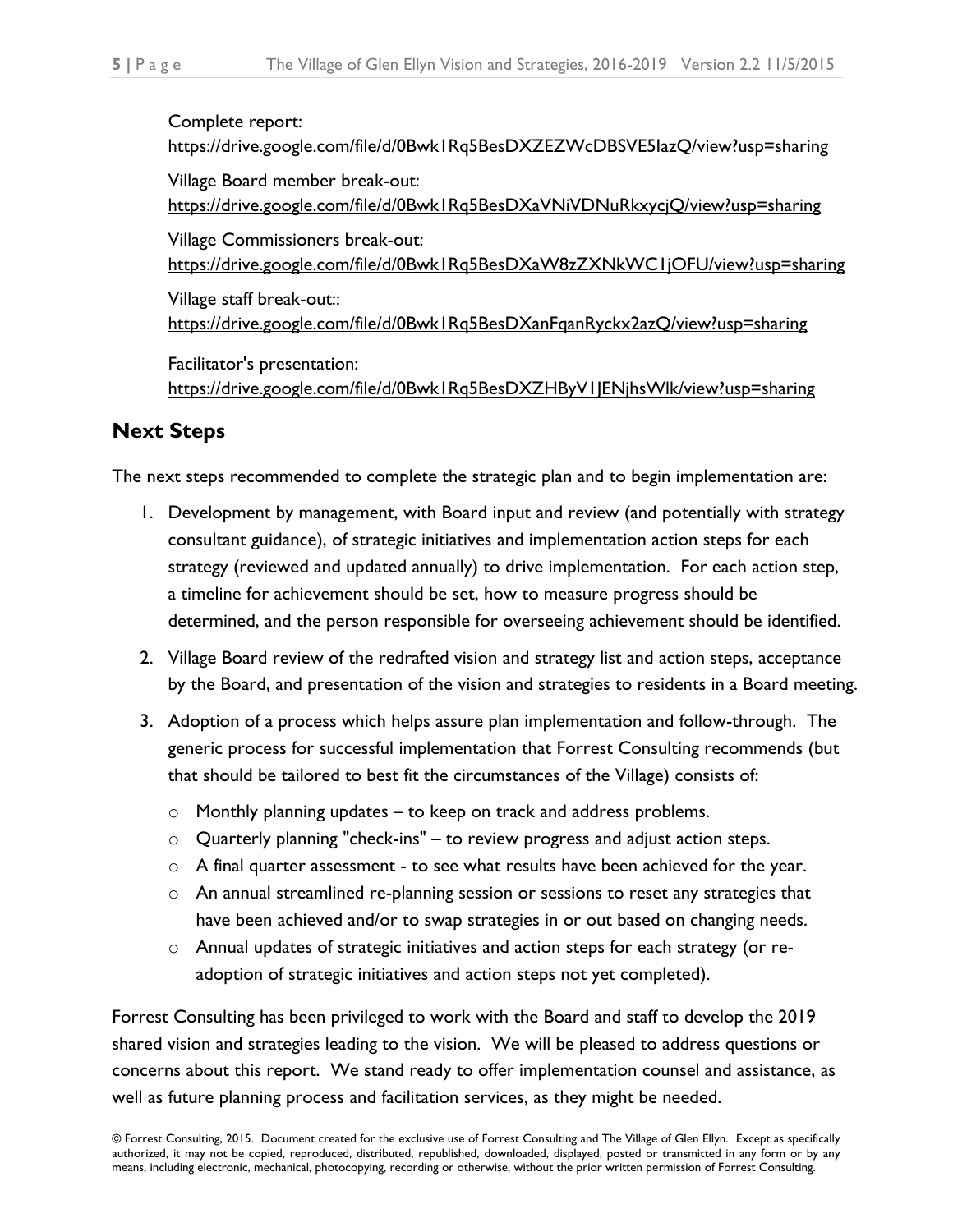# <span id="page-5-0"></span>**TOP STRENGTHS OF THE VILLAGE OF GLEN ELLYN**

Respondents to the e-survey were asked to rate the importance of strengths of the Village identified in the 2013 survey. These strengths were rated very important or important by at least six out of every 10 survey respondents. This input was discussed at the first Board workshop.

| <b>Strength</b>                               | % rating<br>very important<br>or important |
|-----------------------------------------------|--------------------------------------------|
| <b>Schools</b>                                | 94%                                        |
| <b>Overall reputation</b>                     | 91%                                        |
| <b>Safety</b>                                 | 90%                                        |
| <b>Businesses</b>                             | 90%                                        |
| <b>Downtown</b>                               | 84%                                        |
| <b>Sense of community</b>                     | 80%                                        |
| Train/transportation/location/access          | 80%                                        |
| Charm/character/beauty/greenery/trees/history | 79%                                        |
| <b>Residents</b>                              | 75%                                        |
| <b>Village staff</b>                          | 74%                                        |
| <b>Restaurants</b>                            | 73%                                        |
| <b>GE Volunteer Fire Company</b>              | 73%                                        |
| <b>Police Department</b>                      | 71%                                        |
| <b>Park District</b>                          | 70%                                        |
| Small-town feel, neighborhoods                | 65%                                        |
| <b>Architecture/housing diversity</b>         | 62%                                        |
| <b>Lake Ellyn</b>                             | 61%                                        |

Survey respondents were also asked to identify strengths not cited in the 2013 survey. More than one respondent added:

Village finances

Water distribution and storm water management

Roads and streets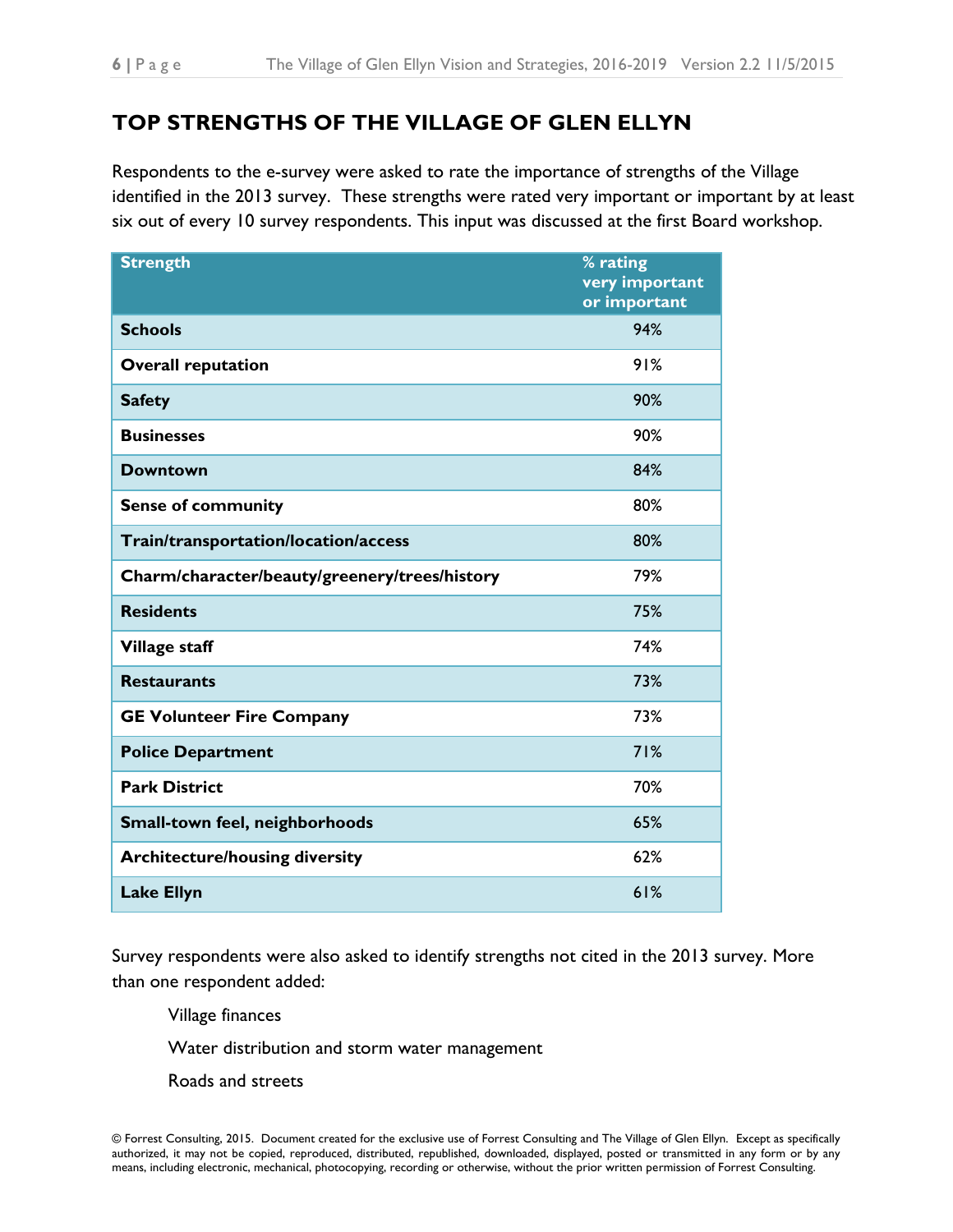# <span id="page-6-0"></span>**TOP WEAKNESSES OF THE VILLAGE OF GLEN ELLYN**

Respondents to the e-survey were asked to rate the importance of weaknesses of the Village identified in the 2013 survey. These weaknesses were rated very important or important by at least five out of every 10 survey respondents. This input was discussed at the second Board workshop.

| <b>Weakness</b>                                   | % rating<br>very important<br>or important |
|---------------------------------------------------|--------------------------------------------|
| <b>Aging infrastructure</b>                       | 80%                                        |
| Downtown – aging/retail not diverse               | 80%                                        |
| Lack of commercial base and opportunities to grow | 72%                                        |
| <b>Taxes</b>                                      | 65%                                        |
| <b>Communication with stakeholders</b>            | 64%                                        |
| <b>Staff management skills</b>                    | 63%                                        |
| <b>Residents resist change</b>                    | 56%                                        |
| Perceived as unfriendly to business               | 55%                                        |
| <b>Slow, outdated processes</b>                   | 54%                                        |
| <b>Public pension liabilities</b>                 | 50%                                        |

Survey respondents were also asked to identify weaknesses not cited in the 2013 survey. More than one respondent added:

Train traffic, no downtown underpass or overpass

Village Board's lack of trust in staff

Lack of environmental consciousness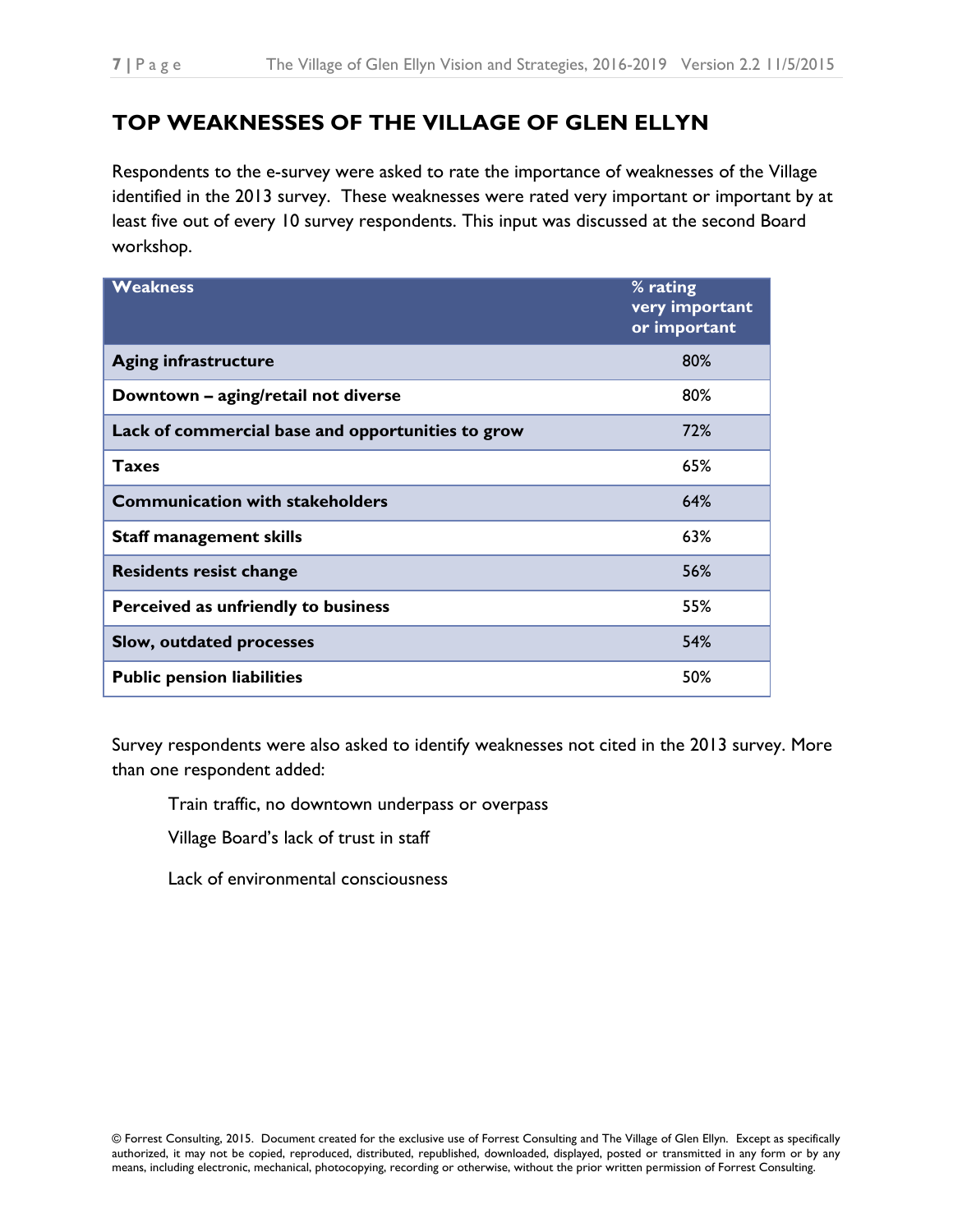# <span id="page-7-0"></span>**TOP OPPORTUNITIES FOR THE VILLAGE OF GLEN ELLYN**

Respondents to the e-survey were asked to rate the importance of opportunities for the Village identified in the 2013 survey. These opportunities were rated very important or important by at least five out of every 10 survey respondents. This input was discussed at the first Board workshop.

| <b>Opportunity</b>                                             | % rating<br>very important<br>or important |
|----------------------------------------------------------------|--------------------------------------------|
| <b>Economic development - new/existing businesses, in TIFs</b> | 83%                                        |
| <b>Communications</b>                                          | 75%                                        |
| Infrastructure improvements                                    | 65%                                        |
| <b>Improving staff efficiency</b>                              | 63%                                        |
| Streamlining development and construction approval processes   | 60%                                        |
| <b>Storm water improvements</b>                                | 57%                                        |
| <b>Enforcing maintenance codes on buildings</b>                | 57%                                        |
| <b>Parking</b>                                                 | 54%                                        |
| Technology advancements - online bill payment, etc.            | 50%                                        |

Survey respondents were also asked to identify opportunities not cited in the 2013 survey. More than one respondent added:

Promotion of Village Links and Reserve 22

Promotion of historic resources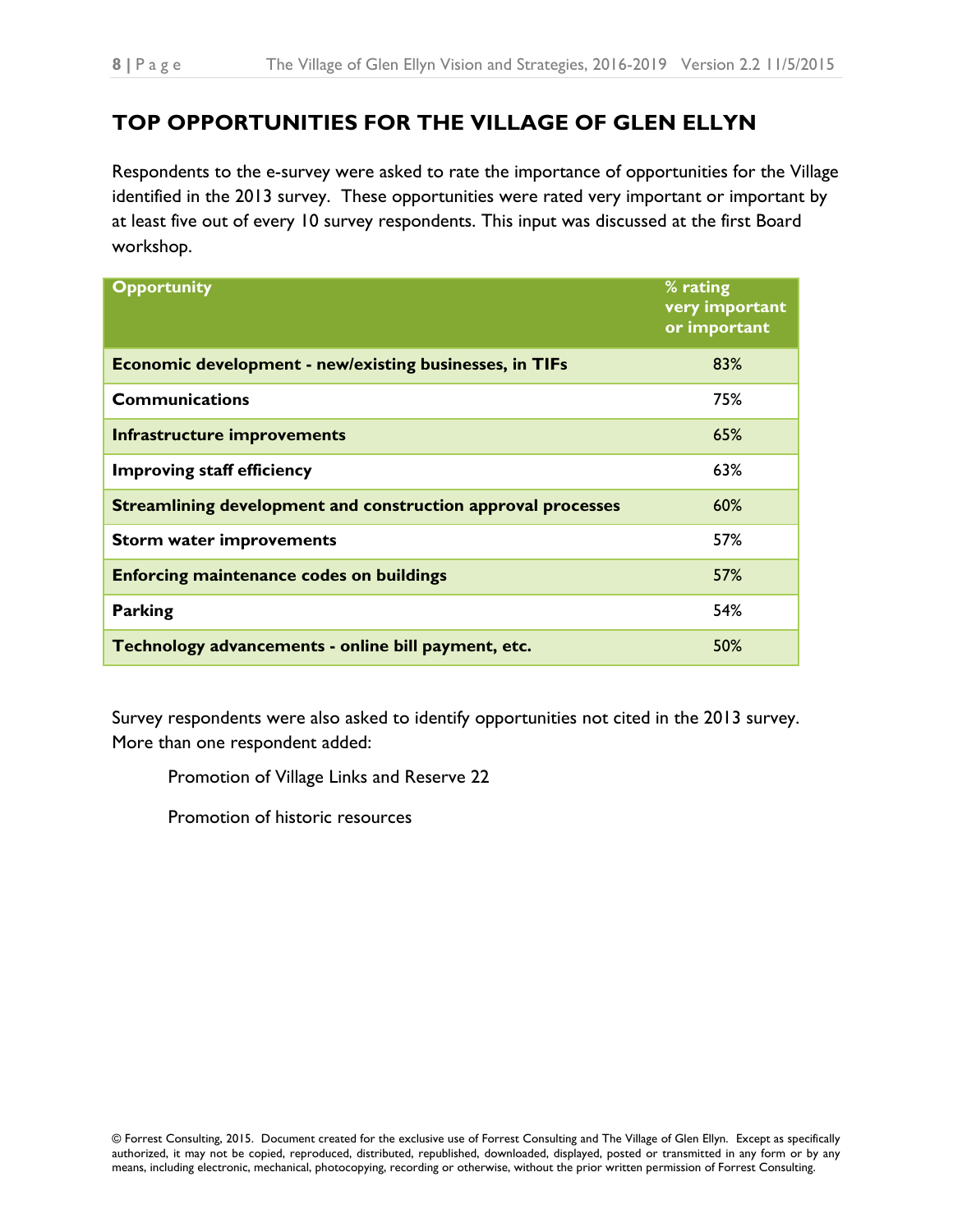# <span id="page-8-0"></span>**TOP THREATS TO THE VILLAGE OF GLEN ELLYN**

Respondents to the e-survey were asked to rate the importance of threats to the Village identified in the 2013 survey. These threats were rated very important or important by at least five out of every 10 survey respondents. This input was discussed at the first Board workshop.

| <b>Threat</b>                                        | % rating<br>very important<br>or important |
|------------------------------------------------------|--------------------------------------------|
| <b>Aging infrastructure</b>                          | 83%                                        |
| Threats to revenue, from State of Illinois           | 83%                                        |
| <b>Lack of revenue</b>                               | 76%                                        |
| <b>Economy</b>                                       | 74%                                        |
| Staff quality - maintaining, improving               | 72%                                        |
| <b>Taxes</b>                                         | 72%                                        |
| Real / perceived unfriendliness to business          | 70%                                        |
| Tendency to embrace status quo and nitpick new ideas | 69%                                        |
| <b>Communication</b>                                 | 58%                                        |
| <b>Customer service</b>                              | 57%                                        |
| Interest groups / resistance to change               | 56%                                        |
| <b>Pension burden</b>                                | 56%                                        |

Survey respondents were also asked to identify threats not cited in the 2013 survey. More than one respondent added:

Increased train traffic

Employee turnover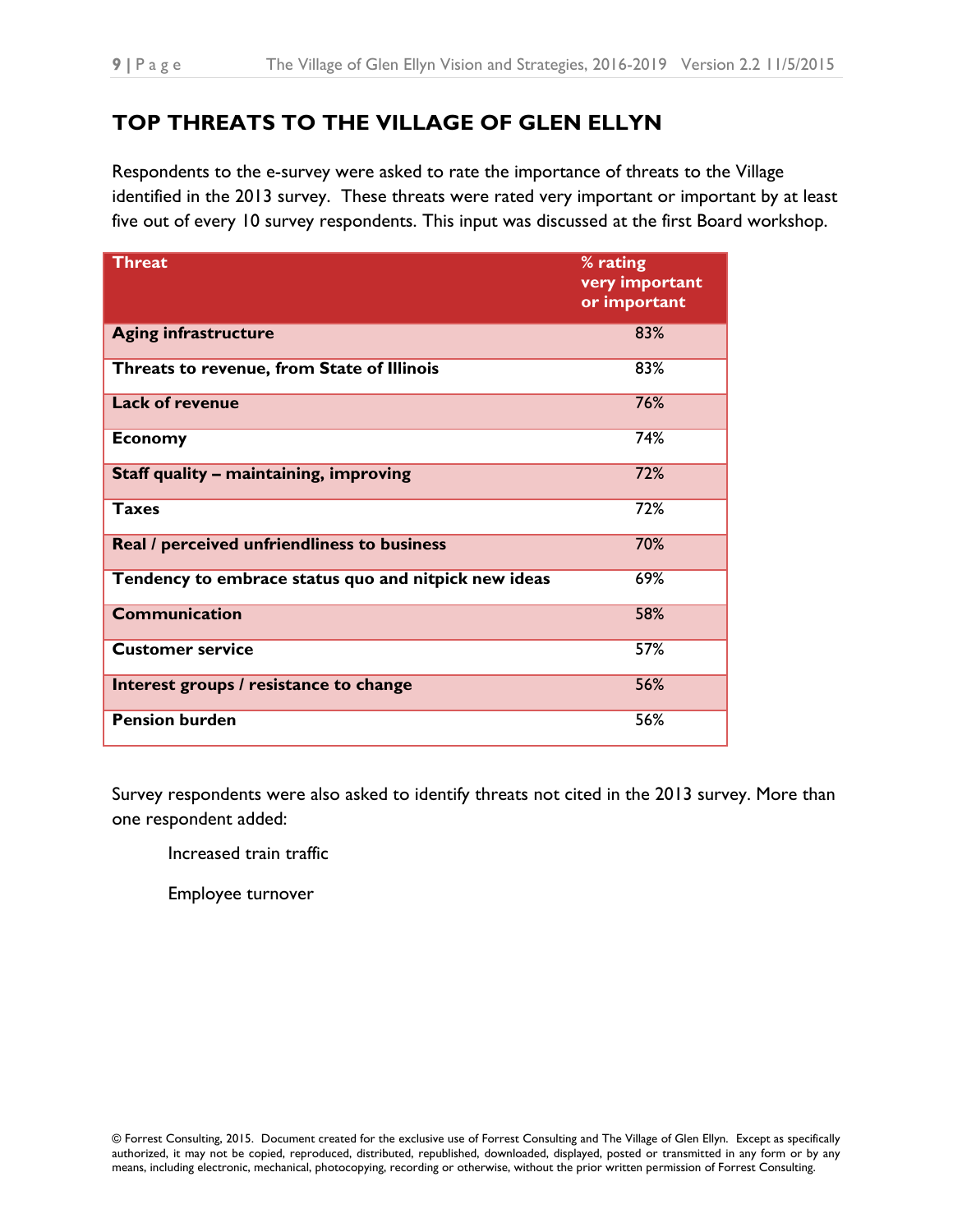# <span id="page-9-0"></span>**TOP THINGS THE VILLAGE SHOULD CHANGE**

Respondents to the e-survey were each asked to list the three most important things that the Village of Glen Ellyn should change. Each of these items were cited by at least two respondents. Similar answers were grouped and weighted by 3 points for choice  $\#1$ , 2 points for choice  $\#2$ and 1 point for choice #3. This input was discussed at the second Board workshop.

| <b>Item</b>                                            | # of                  | <b>Weighted response:</b> |
|--------------------------------------------------------|-----------------------|---------------------------|
|                                                        | respondents           | 3 points for choice #1    |
|                                                        | citing<br>$($ of 141) | 2 points for choice #2    |
| Downtown infrastructure and resistance to              |                       | I point for choice #3     |
| development                                            | 4                     | 34                        |
| Lack of downtown parking                               | 12                    | 30                        |
| Train crossings, no underpass or overpass              | $\mathbf{H}$          | 26                        |
| <b>Not improving facilities</b>                        | 5                     | 15                        |
| Unfriendliness to and lack of revenue from<br>business | 5                     | 15                        |
| Attitude that change is bad                            | 5                     | 12                        |
| <b>Traffic pattern in the CBD</b>                      | 5                     | $\mathbf{H}$              |
| <b>COD relationship</b>                                | 4                     | 9                         |
| <b>Slowness to annex</b>                               | $\overline{4}$        | 9                         |
| <b>Multiple school districts</b>                       | $\overline{4}$        | 9                         |
| <b>Horse trough</b>                                    | $\overline{3}$        | 8                         |
| <b>Roosevelt Road appeal</b>                           | 5                     | 8                         |
| Lack of aggressive tree protection                     | $\overline{3}$        | $\overline{7}$            |
| <b>Reserve 22 management</b>                           | 3                     | 7                         |
| <b>Board member selection process</b>                  | $\overline{3}$        | $\overline{7}$            |
| <b>Postponing infrastructure improvements</b>          | $\overline{2}$        | 6                         |
| <b>Limited living options downtown</b>                 | $\overline{2}$        | 6                         |
| Under investing in beautification                      | $\overline{2}$        | 6                         |
| Lack of investment in technology                       | $\overline{2}$        | $\overline{4}$            |
| Lack of communication                                  | $\overline{2}$        | 4                         |
| <b>Silly laws</b>                                      | $\overline{2}$        | $\overline{4}$            |
| Zoning code                                            | $\overline{2}$        | 4                         |
| <b>Facilities (incl. train station, Civic Center)</b>  | $\overline{2}$        | 3                         |
| Insufficient store maintenance standards               | $\overline{2}$        | 3                         |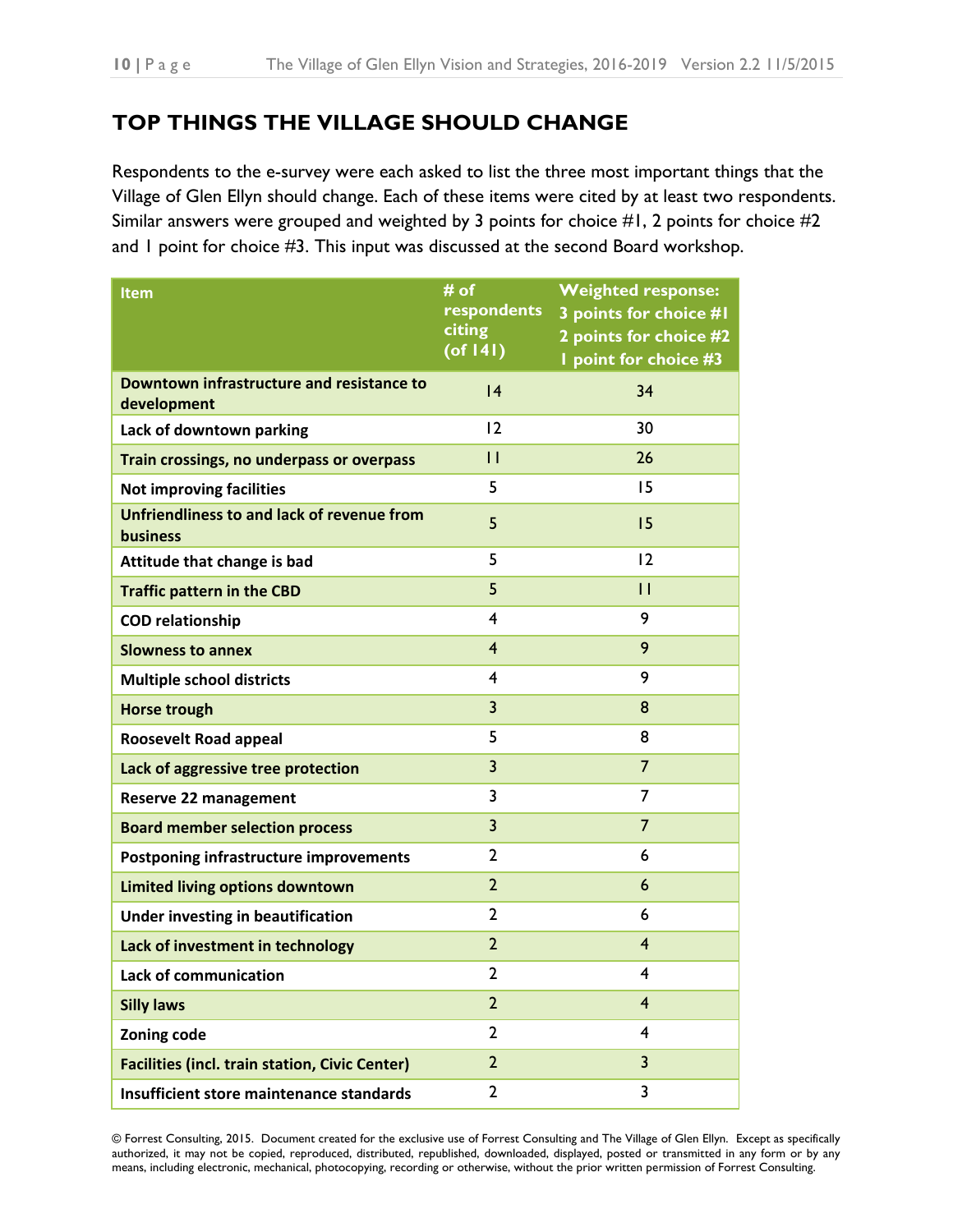#### <span id="page-10-0"></span>**TOP THINGS THE VILLAGE SHOULD NEVER CHANGE**

Respondents to the e-survey were each asked to list the three most important things that the Village of Glen Ellyn should never change. Each of these items were cited by at least two respondents. Similar answers were grouped and weighted by 3 points for choice #1, 2 points for choice #2 and 1 point for choice #3. This input was discussed at the first Board workshop.

| <b>Item</b>                                       | # of<br>respondents<br>citing<br>$($ of 141 $)$ | <b>Weighted response:</b><br>3 points for choice #I<br>2 points for choice #2<br>I point for choice #3 |
|---------------------------------------------------|-------------------------------------------------|--------------------------------------------------------------------------------------------------------|
| <b>Small town feel</b>                            | 25                                              | 68                                                                                                     |
| Downtown character                                | 16                                              | 41                                                                                                     |
| <b>Nothing</b>                                    | 13                                              | 36                                                                                                     |
| <b>Community events</b>                           | 4                                               | 29                                                                                                     |
| Volunteerism, esp. in government                  | $\mathbf{H}$                                    | 27                                                                                                     |
| <b>GE Volunteer Fire Company</b>                  | 8                                               | 22                                                                                                     |
| <b>Lake Ellyn</b>                                 | $\overline{7}$                                  | 16                                                                                                     |
| <b>Customer service</b>                           | $\overline{7}$                                  | 15                                                                                                     |
| Trees and green space                             | $\overline{7}$                                  | $\overline{1}$                                                                                         |
| <b>Historical appreciation</b>                    | $\overline{4}$                                  | 10                                                                                                     |
| <b>Village Links</b>                              | 6                                               | 10                                                                                                     |
| <b>Employee benefits</b>                          | 3                                               | 9                                                                                                      |
| <b>Housing diversity</b>                          | $\overline{4}$                                  | 9                                                                                                      |
| <b>Quality of schools</b>                         | $\overline{3}$                                  | 8                                                                                                      |
| <b>Economic development</b>                       | $\overline{4}$                                  | $\overline{7}$                                                                                         |
| Communication                                     | $\overline{2}$                                  | 6                                                                                                      |
| <b>Commitment to safety</b>                       | $\overline{\mathbf{3}}$                         | 6                                                                                                      |
| <b>Civic Center</b>                               | $\overline{2}$                                  | 5                                                                                                      |
| <b>Concern for environment,</b><br>sustainability | $\overline{2}$                                  | 4                                                                                                      |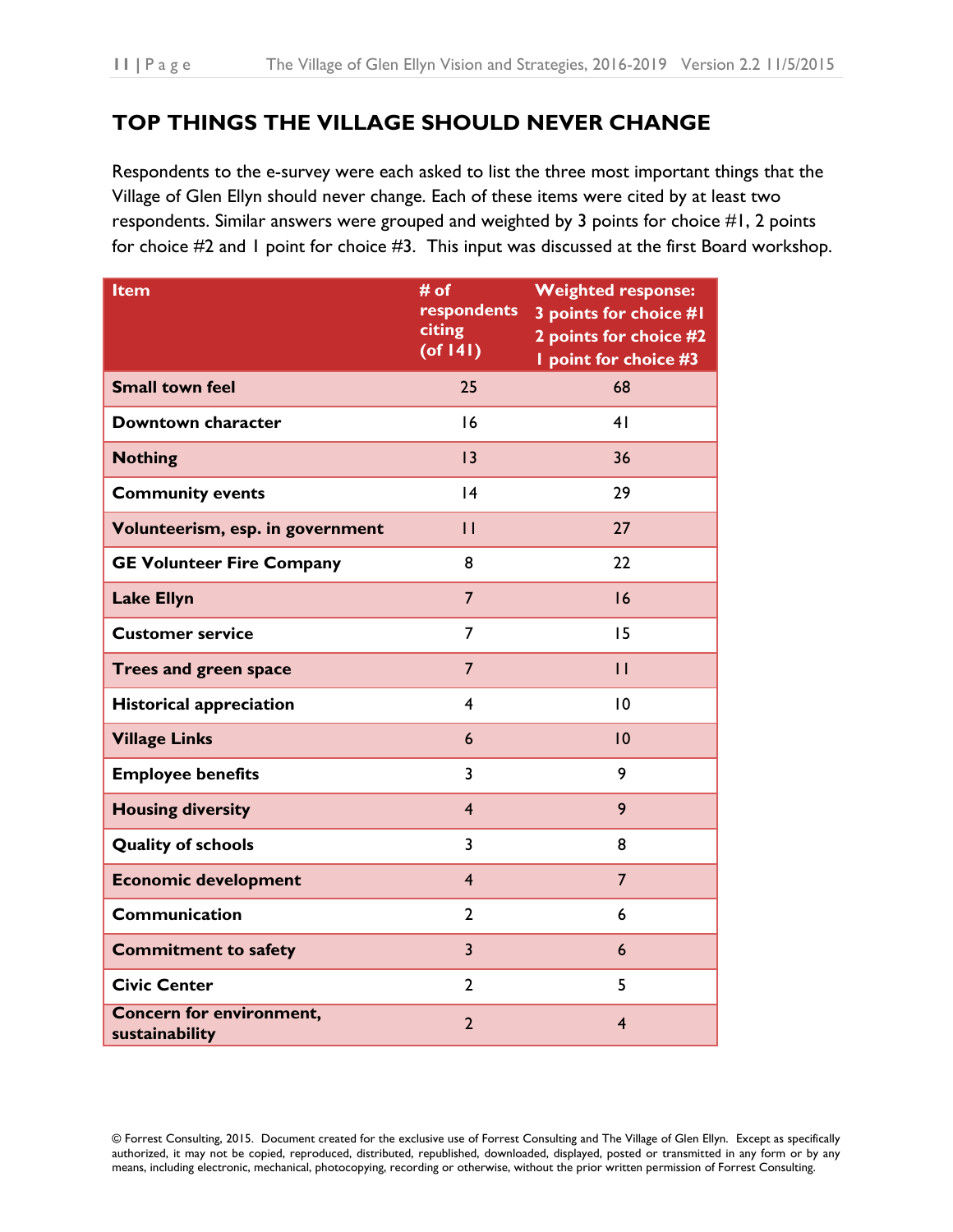# <span id="page-11-0"></span>**TOP THINGS THE VILLAGE SHOULD DO MORE OF**

Respondents to the e-survey were each asked to list the three most important things that the Village of Glen Ellyn should do more of. Each of these items were cited by at least two respondents. Similar answers were grouped and weighted by 3 points for choice #1, 2 points for choice #2 and 1 point for choice #3. This input was discussed at the second Board workshop.

| Item                                                           | # of<br>respondents<br>citing<br>$($ of 141) | <b>Weighted response:</b><br>3 points for choice #1<br>2 points for choice #2<br>I point for choice #3 |
|----------------------------------------------------------------|----------------------------------------------|--------------------------------------------------------------------------------------------------------|
| <b>Economic development</b>                                    | 44                                           | 93                                                                                                     |
| <b>Downtown improvement</b>                                    | 31                                           | 66                                                                                                     |
| <b>Communication (with residents and</b><br>within government) | 15                                           | 37                                                                                                     |
| Added parking, traffic control (incl.<br>over/under UP)        | 4                                            | 36                                                                                                     |
| Improve infrastructure                                         | 15                                           | 36                                                                                                     |
| <b>Greater staff influence and</b><br>involvement              | 10                                           | 27                                                                                                     |
| <b>Business-friendly government</b>                            | 4                                            | 24                                                                                                     |
| <b>Upgrade/add staff</b>                                       | 12                                           | 23                                                                                                     |
| New ideas, innovation                                          | 6                                            | 8                                                                                                      |
| Promoting building and development                             | $\overline{10}$                              | 16                                                                                                     |
| <b>Support staff</b>                                           | 9                                            | 15                                                                                                     |
| Reduce taxes, seek efficiencies                                | 8                                            | 12                                                                                                     |
| Seek citizen involvement                                       | 6                                            | $\overline{1}$                                                                                         |
| <b>Employee compensation</b>                                   | $\overline{4}$                               | 10                                                                                                     |
| Intergovernmental cooperation                                  | 6                                            | 10                                                                                                     |
| <b>Streamline construction/building</b><br>process             | 4                                            | 9                                                                                                      |
| <b>Staff retention and investment</b>                          | $\overline{4}$                               | 8                                                                                                      |
| <b>Pedestrian/bike access</b>                                  | 5                                            | 7                                                                                                      |
| <b>Survey residents</b>                                        | $\overline{2}$                               | 6                                                                                                      |
| <b>Annexation</b>                                              | $\overline{4}$                               | 6                                                                                                      |
| <b>Code enforcement</b>                                        | $\overline{4}$                               | 6                                                                                                      |
| Training                                                       | 3                                            | 6                                                                                                      |
| <b>Improve Village facilities</b>                              | $\overline{4}$                               | 5                                                                                                      |
| <b>Online services</b>                                         | 2                                            | 5                                                                                                      |
| <b>Core services focus</b>                                     | $\overline{2}$                               | $\overline{4}$                                                                                         |
| <b>Historic preservation</b>                                   | $\mathbf{2}$                                 | 4                                                                                                      |
| Engage in long range planning                                  | $\overline{2}$                               | $\overline{4}$                                                                                         |
| <b>Addressing pension funding</b>                              | $\overline{2}$                               | 3                                                                                                      |
| <b>Supporting Fire Department</b>                              | $\overline{2}$                               | $\overline{3}$                                                                                         |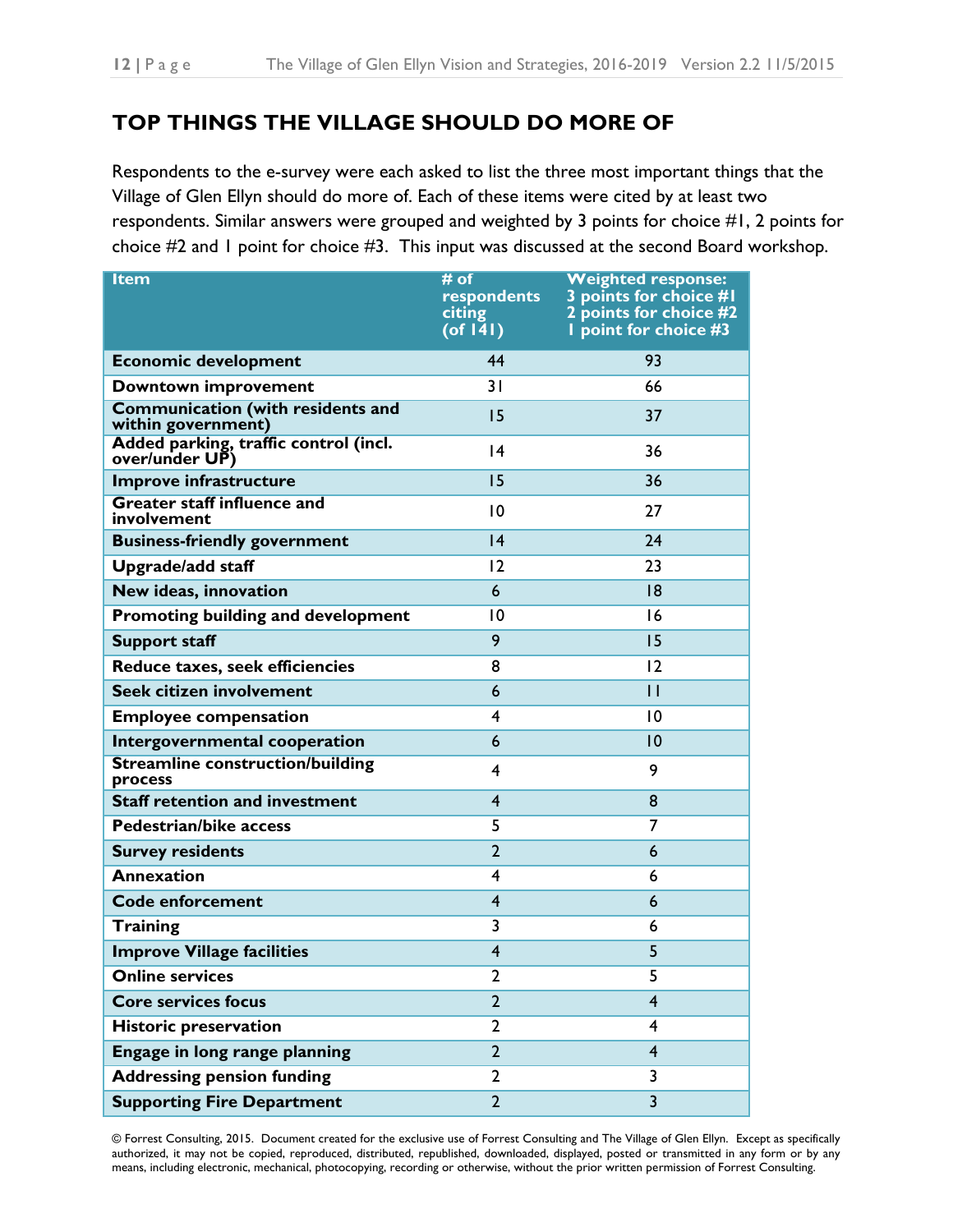# <span id="page-12-0"></span>**TOP THINGS THE VILLAGE SHOULD DO LESS OF**

Respondents to the e-survey were each asked to list the three most important things that the Village of Glen Ellyn should do less of. Each of these items were cited by at least two respondents. Similar answers were grouped and weighted by 3 points for choice #1, 2 points for choice #2 and 1 point for choice #3. This input was discussed at the second Board workshop.

| <b>Item</b>                                         | # of<br>respondents<br>citing<br>$($ of 141 $)$ | <b>Weighted response:</b><br>3 points for choice #I<br>2 points for choice #2<br>I point for choice #3 |
|-----------------------------------------------------|-------------------------------------------------|--------------------------------------------------------------------------------------------------------|
| <b>Resisting change</b>                             | 9                                               | 23                                                                                                     |
| Bureaucracy, too much government                    | 7                                               | 21                                                                                                     |
| <b>Favoritism</b>                                   | 8                                               | 20                                                                                                     |
| Giving in to special interests                      | 9                                               | 9                                                                                                      |
| <b>Reckless development</b>                         | $\overline{7}$                                  | 17                                                                                                     |
| <b>Creating obstacles to development</b>            | 6                                               | 16                                                                                                     |
| <b>Special events</b>                               | 5                                               | 4                                                                                                      |
| Not supporting staff                                | 7                                               | 13                                                                                                     |
| <b>Restricting business</b>                         | $\overline{4}$                                  | $\overline{1}$                                                                                         |
| Wasteful spending (e.g. appearance<br>improvements) | 4                                               | 9                                                                                                      |
| <b>Operating with insufficient staff</b>            | $\overline{\mathbf{3}}$                         | 8                                                                                                      |
| <b>Allowing destruction of old homes</b>            | 3                                               | $\overline{7}$                                                                                         |
| <b>Taxes and fees</b>                               | $\overline{4}$                                  | $\overline{7}$                                                                                         |
| <b>Roadwork</b>                                     | $\overline{2}$                                  | 6                                                                                                      |
| <b>Parking tickets</b>                              | $\overline{3}$                                  | 6                                                                                                      |
| <b>Sister City relationships</b>                    | $\overline{2}$                                  | 5                                                                                                      |
| Not getting public input                            | $\overline{2}$                                  | $\overline{4}$                                                                                         |
| <b>Focusing on parking</b>                          | $\overline{2}$                                  | 3                                                                                                      |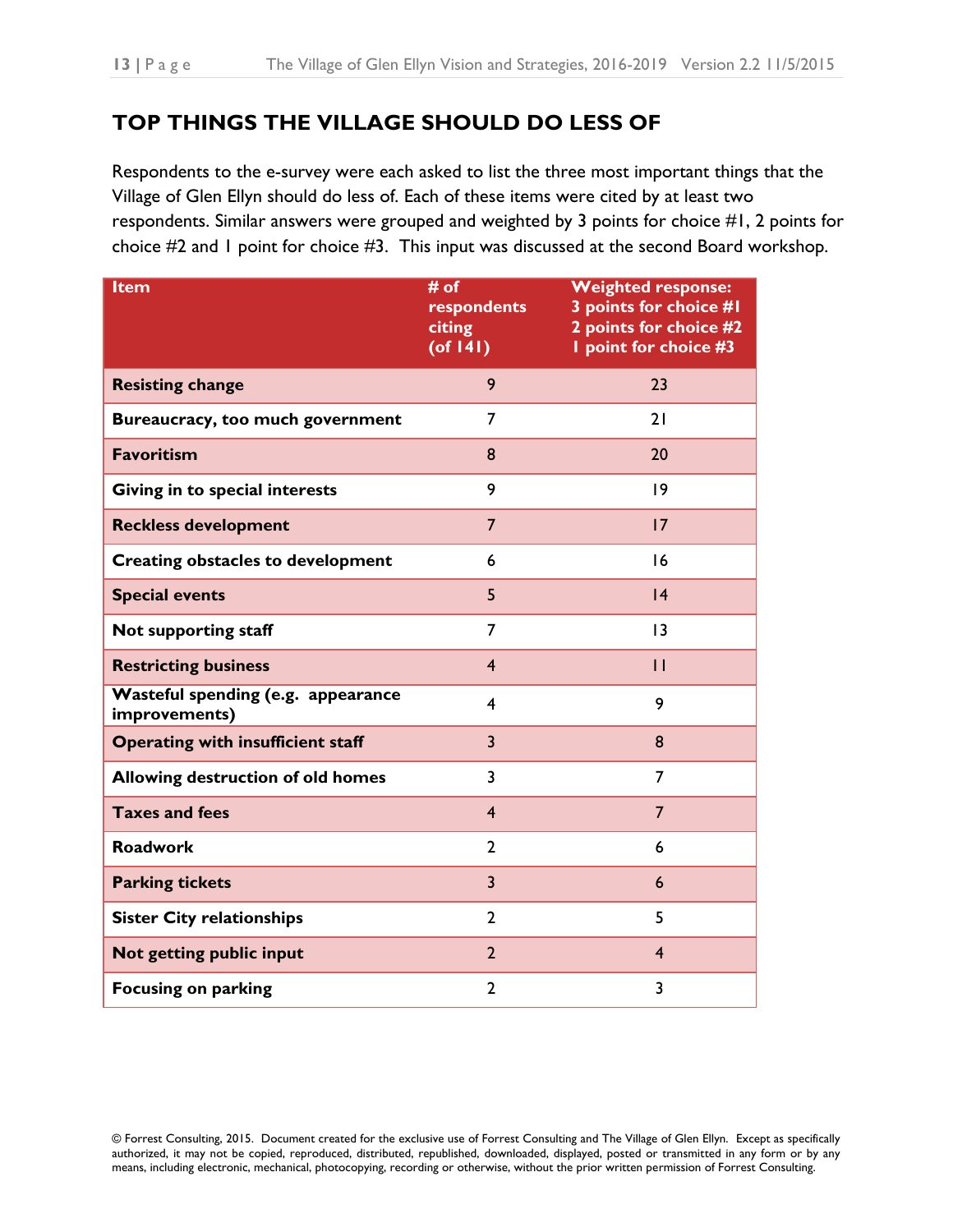### <span id="page-13-0"></span>**WHAT THE VILLAGE SHOULD BEGIN DOING NOW**

Respondents to the e-survey were each asked to list the three most important things that the Village of Glen Ellyn should begin doing now for greater success in the future. Each of these initiatives were cited by at least two respondents. Similar answers were grouped and weighted by 3 points for choice #1, 2 points for choice #2 and 1 point for choice #3. This input was discussed at the second Board workshop.

| <b>Initiative</b>                             | $#$ of<br>respondents<br>citing<br>$($ of 141 $)$ | <b>Weighted response:</b><br>3 points for choice #I<br>2 points for choice #2<br>I point for choice #3 |
|-----------------------------------------------|---------------------------------------------------|--------------------------------------------------------------------------------------------------------|
| <b>Downtown development</b>                   | 22                                                | 57                                                                                                     |
| <b>Emphasize economic</b><br>development      | 18                                                | 38                                                                                                     |
| Infrastructure improvement                    | 8                                                 | 36                                                                                                     |
| <b>Build a railroad</b><br>underpass/overpass | 9                                                 | 9                                                                                                      |
| <b>Be more friendly to business</b>           | $\overline{7}$                                    | 16                                                                                                     |
| Add downtown parking                          | 7                                                 | 12                                                                                                     |
| <b>Address pension liabilities</b>            | 6                                                 | 12                                                                                                     |
| Update and use more technology                | 5                                                 | $\mathbf{H}$                                                                                           |
| <b>Build a parking garage</b>                 | $\overline{4}$                                    | 0                                                                                                      |
| <b>Improve Roosevelt Road corridor</b>        | 4                                                 | 8                                                                                                      |
| <b>Communicate</b>                            | $\overline{3}$                                    | $\overline{7}$                                                                                         |
| Hire staff, fill vacancies                    | 3                                                 | 7                                                                                                      |
| <b>Address downtown traffic</b>               | $\overline{2}$                                    | 6                                                                                                      |
| <b>Reduce spending</b>                        | 3                                                 | 5                                                                                                      |
| <b>Promote biking, walking</b>                | $\overline{2}$                                    | $\overline{4}$                                                                                         |
| <b>Annex property</b>                         | $\overline{2}$                                    | 3                                                                                                      |
| <b>Reduce taxes</b>                           | $\overline{2}$                                    | 3                                                                                                      |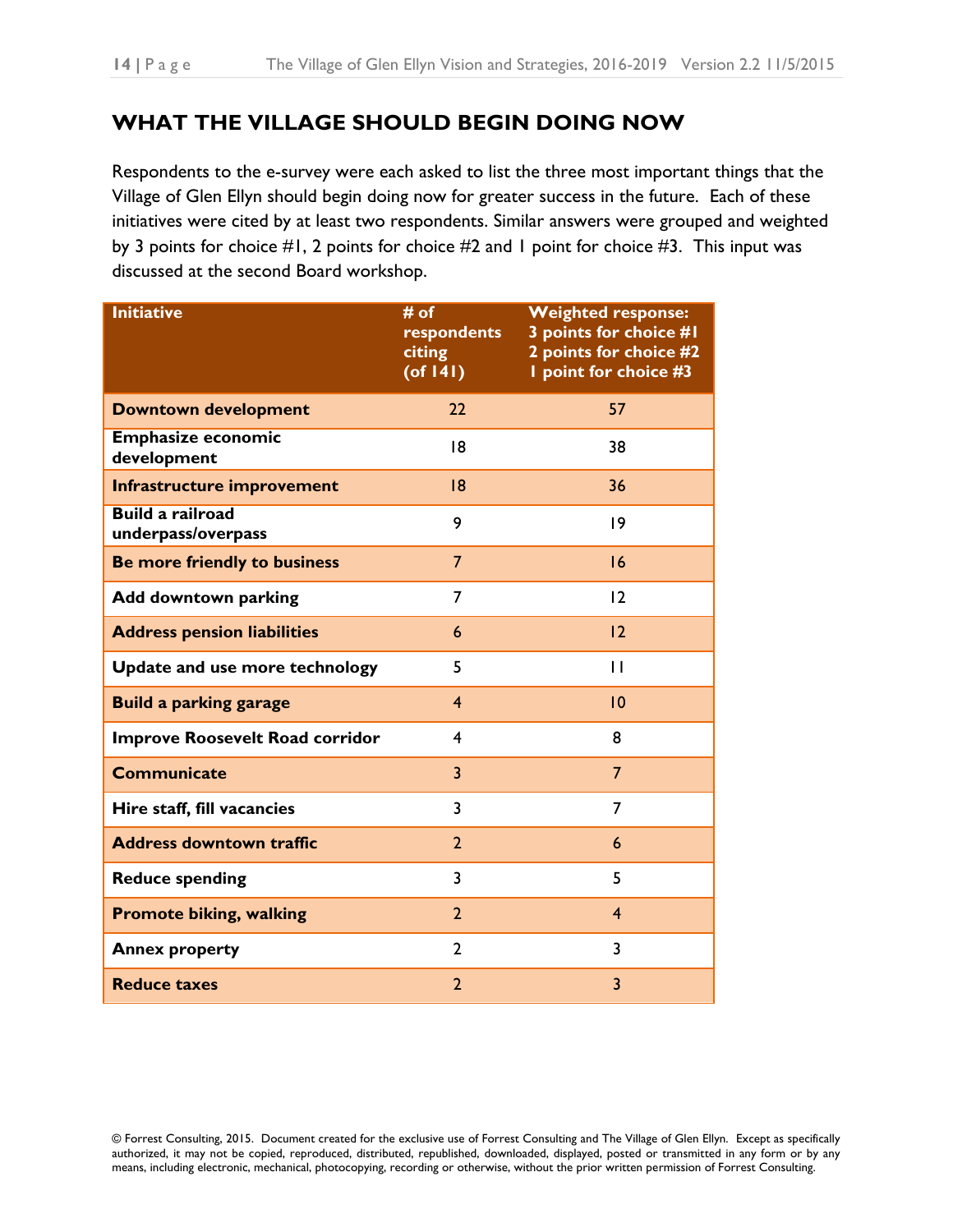# <span id="page-14-0"></span>**WHAT RESPONDENTS WOULD MOST LIKE THE VILLAGE TO ACHIEVE**

Respondents to the e-survey were asked to rate the importance of possible Village achievements over the next four years, as identified in the 2013 survey. These possible achievements were rated very important or important by at least four out of every 10 survey respondents. This input was discussed at the first Board workshop.

| <b>Achievement</b>                                                   | % rating<br>very important<br>or important |
|----------------------------------------------------------------------|--------------------------------------------|
| More development, broader tax base                                   | 78%                                        |
| Strong cash reserves with spending and costs well in line            | 75%                                        |
| Positive, welcoming business environment/updated codes               | 72%                                        |
| Improved appearance of commercial property in the CBD                | 71%                                        |
| Embraced opportunity to grow while respecting history and traditions | 67%                                        |
| Rail crossings, UP underpass                                         | 50%                                        |
| More parking in CBD                                                  | 50%                                        |
| Lower property taxes                                                 | 46%                                        |
| All electrical wires underground                                     | 39%                                        |

Survey respondents were also asked to identify desired achievements for the Village that were not cited in the 2013 survey. More than one respondent added:

Roosevelt Road business development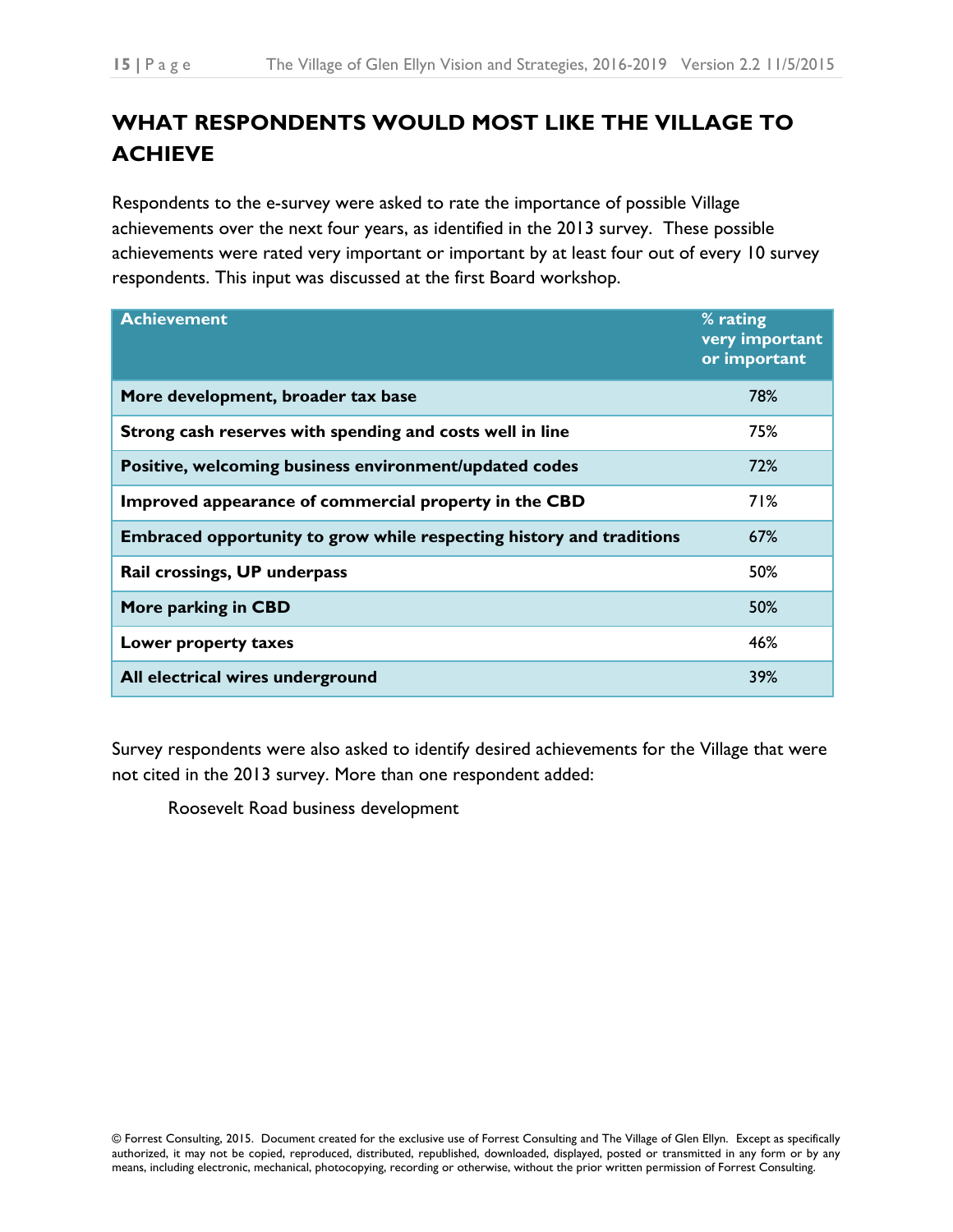## <span id="page-15-0"></span>**VILLAGE OF GLEN ELLYN VISION 2019**

#### <span id="page-15-1"></span>**Brainstormed and Prioritized Shared Vision Elements**

Elements of a revised shared vision for the Village were developed through brainstorming and prioritized using multi-voting. Each person voting cast up to six votes, with up to three votes for any one idea. Following are the vision elements and the voting results.

| <b>Shared vision element</b>                                                                                                                                                                                                                                            | <b>Votes for each</b>   |
|-------------------------------------------------------------------------------------------------------------------------------------------------------------------------------------------------------------------------------------------------------------------------|-------------------------|
| <b>Increased downtown density</b><br>$\bullet$                                                                                                                                                                                                                          | 13                      |
| Increased economic development<br>$\bullet$                                                                                                                                                                                                                             | $\mathbf{H}$            |
| <b>21st Century infrastructure</b><br>$\bullet$<br><b>Financial sustainability</b><br>$\bullet$                                                                                                                                                                         | 10                      |
| Events downtown, entertainment, a draw<br>$\bullet$                                                                                                                                                                                                                     | 9                       |
| <b>Roosevelt Road development</b><br>$\bullet$                                                                                                                                                                                                                          | 8                       |
| Choice of dining, culture, arts and food<br>$\bullet$<br><b>Annexation</b>                                                                                                                                                                                              | 6                       |
| <b>Diverse commercial properties</b><br>$\bullet$                                                                                                                                                                                                                       | 5 <sup>5</sup>          |
| Take advantage of trails, health, wellness, biking, parks<br>$\bullet$                                                                                                                                                                                                  | 4                       |
| Active downtown in the evening and day<br>$\bullet$<br><b>Outdoor cafes</b><br>Improved facilities (fire station, etc.)<br><b>Town square</b><br>Band shell/great space in downtown<br>$\bullet$<br>Diverse downtown business community with ample parking<br>$\bullet$ | $\overline{\mathbf{3}}$ |
| <b>Business park</b><br>$\bullet$                                                                                                                                                                                                                                       | $\overline{2}$          |
| <b>Destination of choice</b><br>$\bullet$<br><b>Safety</b><br><b>21st Century technology</b><br>$\bullet$<br><b>Connectivity</b><br><b>Grow downtown</b><br>More bodies downtown<br>$\bullet$                                                                           | I                       |
| <b>Housing choices</b><br>$\bullet$<br><b>Underpass or overpass</b><br>Influence schools and parks<br>$\bullet$                                                                                                                                                         | $\mathbf 0$             |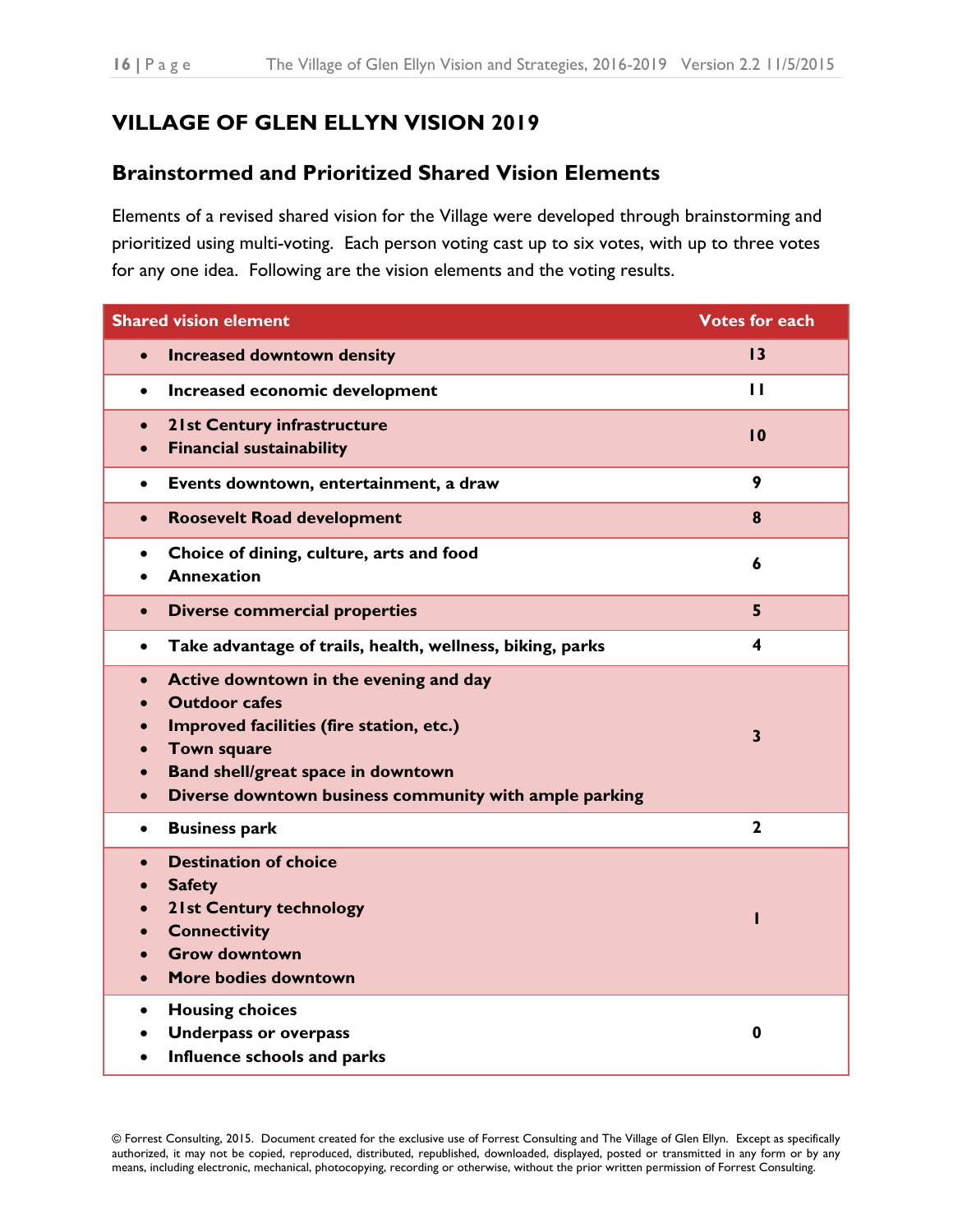#### <span id="page-16-0"></span>**Participants' Proposed Shared Vision Statement for the Village**

Using the prioritized shared vision elements, each planning workshop participant drafted a proposed 2019 shared vision for the Village of Glen Ellyn, as follows.

#### **Participant vision statements**

Glen Ellyn is a community that has safe and up-to-date buildings and the latest technology, in which to foster development and economic growth (and population) in the CBD. In addition, the overall Village is seeing growth and an increase in the tax base due to the spurt of annexation

Glen Ellyn is your choice cultural destination for shopping, dining, the arts, and wellness with a diverse stock of commercial and residential properties for any small business, supported by 21st Century infrastructure and technology.

Radically change approach to economic development to re-create Glen Ellyn as a destination for work, play, and entertainment, by boldly adding venues, events, and occasions that attract new and returning guests.

To be a community of choice and an award-winning destination, a place where families grow, businesses thrive, and a proud local culture thrives.

Where people gather with their family and friends to socialize, dine and be part of a community.

Use economic development to advance the overall feel and experience of the downtown and Roosevelt Road commercial areas. The economic development should reset past the traditional approach of bringing in business, and should also include events to bring people to Glen Ellyn.

Glen Ellyn is a destination of choice with enhanced public facilities that is growing through annexation, desirable to businesses, with an active and vibrant downtown both day and night that is managed in a fiscally responsible manner.

Welcome to Glen Ellyn. Embracing our history, creating the future. Small-town feel with big city amenities. Find housing, shopping, restaurants, business opportunities. 20-30 minutes to downtown Chicago. Accessibility by train or highway.

Commit to develop Glen Ellyn through focus on economic development, financial stability and a sound infrastructure, while fostering a sense of community involvement and offering a diverse sense of variety in offerings.

Provide first-rate quality-of-life options and services by creating strong, vital commercial corridors to support diverse housing options and strong neighborhoods, supported by 21st Century infrastructure in a financially sustainable fashion.

Make Glen Ellyn a destination for shoppers, residents, business, arts. 21st Century infrastructure. Roosevelt Road development/redevelopment.

To achieve a vibrant Village which focuses on economic development, cultural amenities, 21st Century infrastructure in a fiscally responsible and sustainable manner.

With financial sustainability as the bottom line, we seek to achieve 21st Century infrastructure, Central Business District development and sales tax revenue enhancement while providing excellent citizen services in an environment of respect.

Focus on infrastructure. Financial stability. Downtown: Density. Activities. Entertainment.

Attain financial sustainability through thoughtful economic development to maximize appropriate commercial use of available areas.

A financially stable town which attracts diverse business ventures and has a vibrant, bustling downtown business district and provides plenty of recreational opportunities for its residents.

The Village's vision is to create a modern infrastructure and to foster new, innovative and high density residential and commercial development, particularly in the downtown area and along the Union Pacific right-of-way.

Continue Glen Ellyn's unique character and charm while embracing and facilitating an exemplary competitive business environment.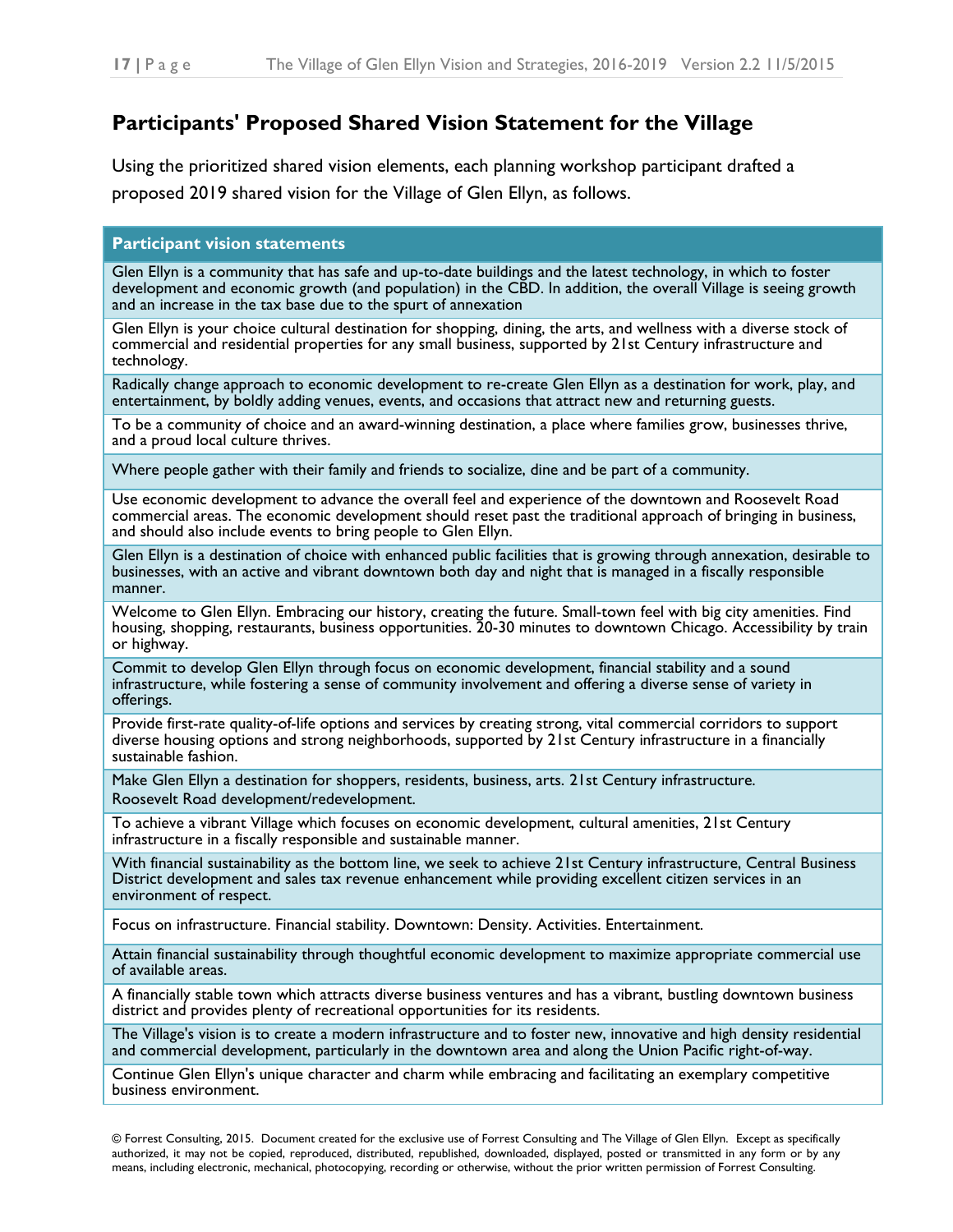#### <span id="page-17-0"></span>**Revised Draft Shared Vision for the Village**

In the second Board workshop, the participants reviewed a draft shared vision statement for the Village derived from the results of the previous workshop. The group edited the draft and agree to the result by consensus. Following is the revised draft shared vision statement for the Village, based on the review at the second Board planning workshop.



**VISION 2019**

(Draft 2 9/25/2015)

The Village of Glen Ellyn is a desirable community in which to live, work and play, with unique character and charm, a small-town feel, urban amenities and a high quality of life.

- Glen Ellyn has a mix of businesses in its thriving downtown and commercial corridors. It is a destination with a vibrant mix of shopping, dining and special events.
- Glen Ellyn offers diverse housing, historic and new, on tree-lined streets, close to excellent schools, parks and recreation.
- Glen Ellyn is a safe community, easily reached by road, train and trail, with easy access to Chicago.
- Glen Ellyn's success is built on a 21st Century infrastructure, a growing footprint, resident involvement and a Village government committed to continued financial sustainability.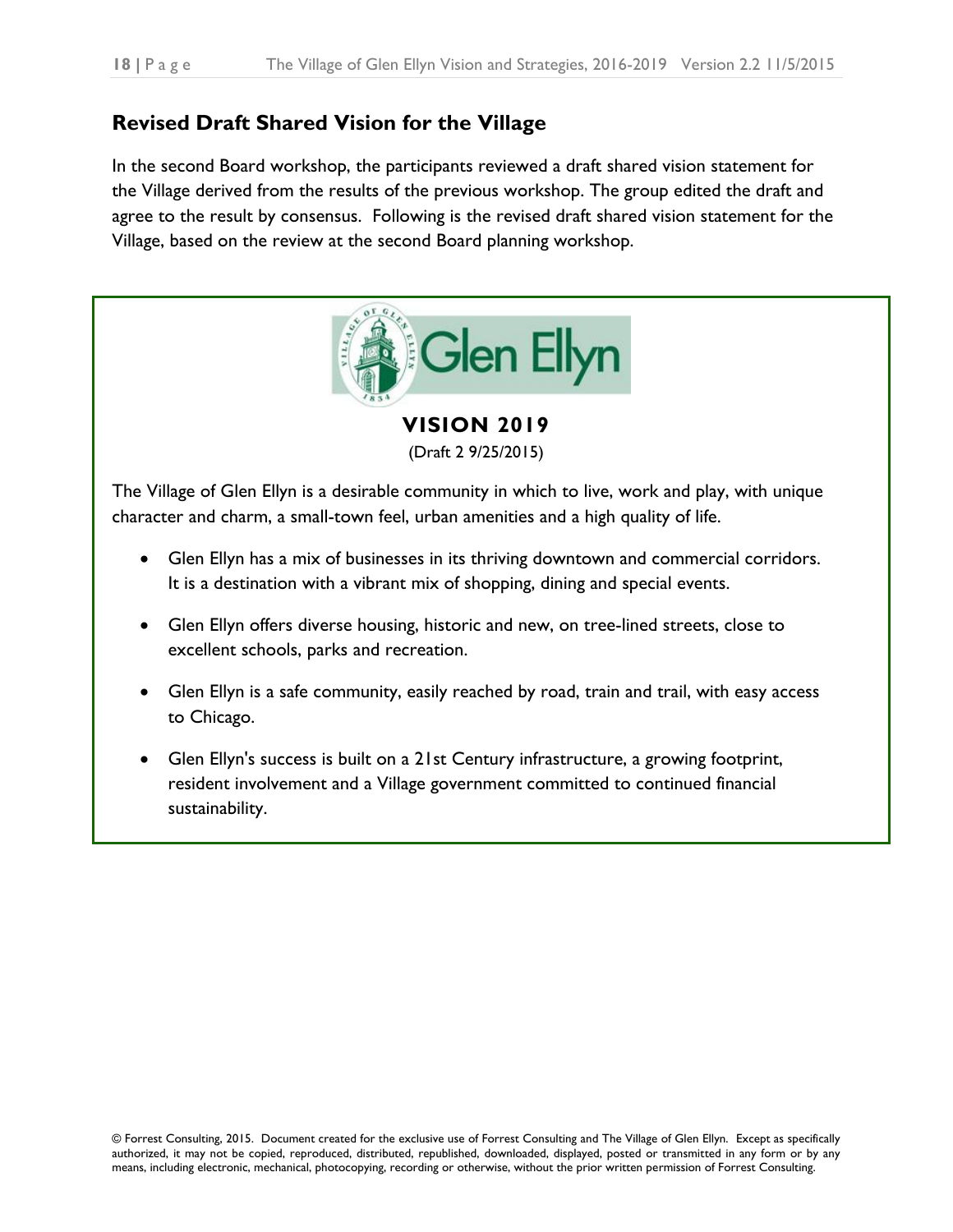#### <span id="page-18-0"></span>**STRATEGIC GAPS AND ASSOCIATED BARRIERS**

In the second Board workshop, the participants divided into three teams. Each team identified three to four important barriers to the future success of Glen Ellyn.

Then the group brainstormed a list of strategic gaps, major impediments to achieving the shared vision, based on the results of the survey and the first workshop.

Following are the strategic gaps from brainstorming and the associated barriers identified by the teams:

<span id="page-18-1"></span>

| <b>Associated barriers to success</b>                                                              |
|----------------------------------------------------------------------------------------------------|
| <b>Space, boundary restrictions.</b>                                                               |
| Landlocked, space.                                                                                 |
| Space.                                                                                             |
|                                                                                                    |
| Space.                                                                                             |
| Landlocked, space, boundary restrictions.                                                          |
| Landlocked.                                                                                        |
| Landlocked, boundary restrictions.                                                                 |
| Finances and budget. Financial means (lack<br>of revenue.                                          |
| <b>Finances and budget. Financial means (lack</b><br>of revenue.                                   |
| Landlocked, space, boundary restrictions.                                                          |
| Adverse to change. Vocal minority within<br>the community. Conservative think / fear of<br>change. |
| Train traffic.                                                                                     |
| Train traffic.                                                                                     |
| Finances and budget. Financial means (lack<br>of revenue). Uncontrolled revenue.                   |
|                                                                                                    |
|                                                                                                    |
|                                                                                                    |
|                                                                                                    |
|                                                                                                    |
|                                                                                                    |
|                                                                                                    |
|                                                                                                    |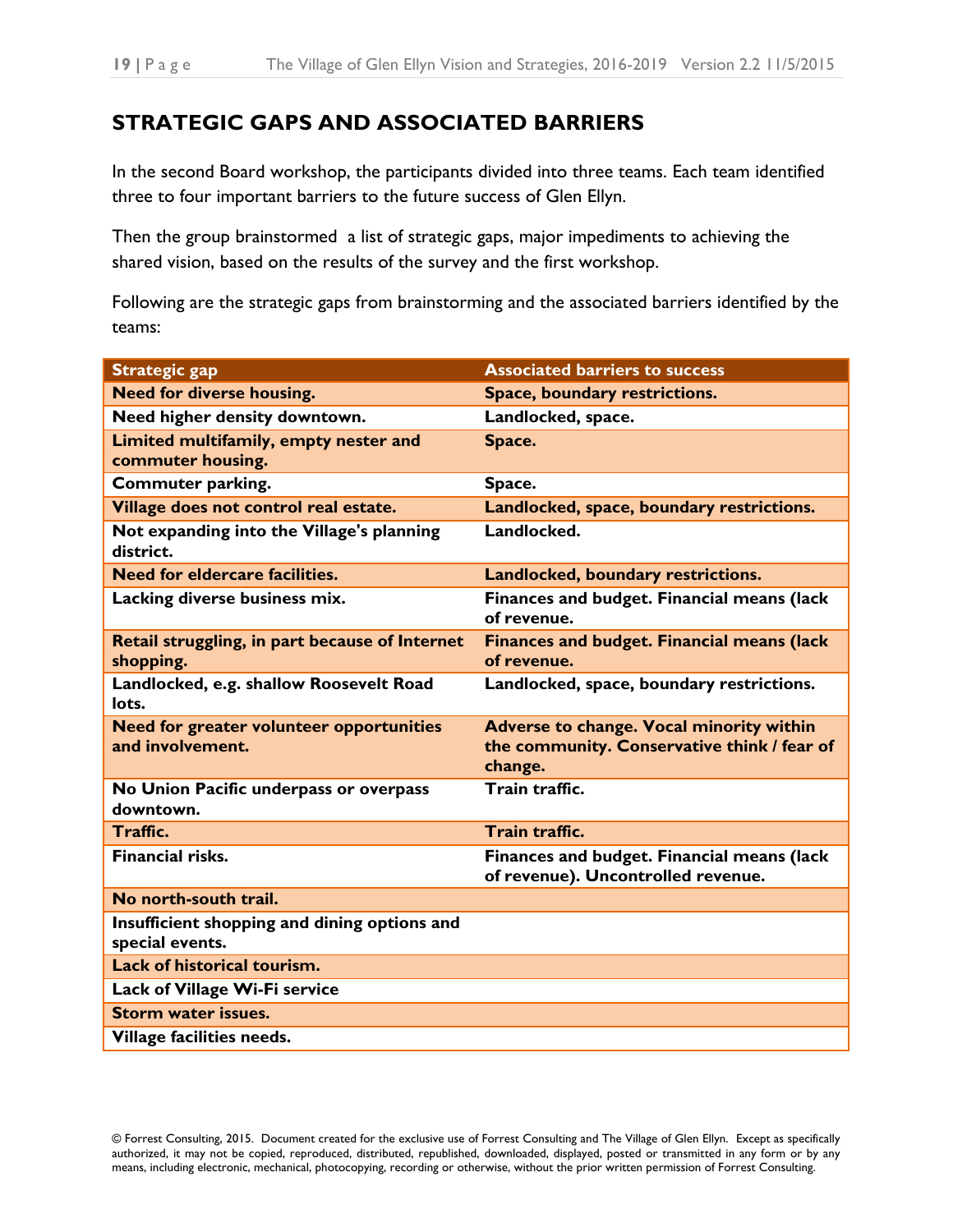#### **Strategic Gaps Mapped to Vision Points They Block**

The following table maps the identified gaps for the Village to the vision points that they are most likely to block or impede achievement of if strategies do not sufficiently address them.

| <b>Strategic gap</b>                  | <b>Vision points which gap blocks</b>                                     |  |  |  |  |  |  |
|---------------------------------------|---------------------------------------------------------------------------|--|--|--|--|--|--|
|                                       | I. Desirable community                                                    |  |  |  |  |  |  |
| <b>Need for diverse housing.</b>      | 2. Unique character and charm                                             |  |  |  |  |  |  |
|                                       | 3. A small-town feel                                                      |  |  |  |  |  |  |
|                                       | 4. Diverse housing, historic and new                                      |  |  |  |  |  |  |
|                                       | 5. Urban amenities                                                        |  |  |  |  |  |  |
| Need higher density downtown.         | 9. Thriving downtown                                                      |  |  |  |  |  |  |
|                                       | 6. Continued financial sustainability                                     |  |  |  |  |  |  |
| Limited multifamily, empty nester     | I. Desirable community                                                    |  |  |  |  |  |  |
| and commuter housing.                 | 4. Diverse housing                                                        |  |  |  |  |  |  |
|                                       | 7. Easy access to Chicago                                                 |  |  |  |  |  |  |
| Commuter parking.                     | 8. 21st Century infrastructure                                            |  |  |  |  |  |  |
| Village does not control real estate. | 9. Mix of businesses in thriving downtown and commercial corridors        |  |  |  |  |  |  |
| Not expanding into planning district. | 10. A growing footprint                                                   |  |  |  |  |  |  |
|                                       | 4. Diverse housing, historic and new                                      |  |  |  |  |  |  |
| Need for eldercare facilities.        | 11. High quality of life                                                  |  |  |  |  |  |  |
|                                       | I. Desirable community                                                    |  |  |  |  |  |  |
| Lacking diverse business mix.         | 9. Mix of businesses in its thriving downtown and commercial corridors    |  |  |  |  |  |  |
|                                       | 12. Destination with a vibrant mix of shopping, dining and special events |  |  |  |  |  |  |
| Retail struggling, in part because of | 9. Thriving downtown and commercial corridors                             |  |  |  |  |  |  |
| Internet shopping.                    | 6. Continued financial sustainability                                     |  |  |  |  |  |  |
| Landlocked, e.g. shallow Roosevelt    | 9. Mix of businesses in its thriving downtown and commercial corridors    |  |  |  |  |  |  |
| Road lots.                            | 10. A growing footprint                                                   |  |  |  |  |  |  |
|                                       | 13. Easily reached by road, train and trail                               |  |  |  |  |  |  |
| No north-south trail.                 | 8. 21st Century infrastructure                                            |  |  |  |  |  |  |
|                                       | 1. Desirable community in which to live, work and play                    |  |  |  |  |  |  |
| Insufficient shopping and dining      | 5. Urban amenities                                                        |  |  |  |  |  |  |
| options and special events.           | 12. Destination with a vibrant mix of shopping, dining and special events |  |  |  |  |  |  |
| Lack of historical tourism.           | 12. Destination with a vibrant mix of shopping, dining and special events |  |  |  |  |  |  |
| <b>Need for greater volunteer</b>     | 15. Resident involvement                                                  |  |  |  |  |  |  |
| opportunities and involvement.        |                                                                           |  |  |  |  |  |  |
|                                       | 1. Desirable community                                                    |  |  |  |  |  |  |
| No Union Pacific underpass or         | 9. Thriving downtown                                                      |  |  |  |  |  |  |
| overpass downtown.                    | 14. Safe community                                                        |  |  |  |  |  |  |
|                                       | 13. Easily reached by road, train and trail                               |  |  |  |  |  |  |
|                                       | 8. 21st Century infrastructure                                            |  |  |  |  |  |  |
|                                       | 10. High quality of life                                                  |  |  |  |  |  |  |
|                                       | I. Desirable community                                                    |  |  |  |  |  |  |
| Traffic.                              | 9. Thriving downtown                                                      |  |  |  |  |  |  |
|                                       | 13. Easily reached by road, train and trail                               |  |  |  |  |  |  |
|                                       | 8. 21st Century infrastructure                                            |  |  |  |  |  |  |
| Lack of Village Wi-Fi service.        | 1. Desirable community                                                    |  |  |  |  |  |  |
|                                       | 8. 21st Century infrastructure                                            |  |  |  |  |  |  |
| Storm water issues.                   | 8. 21st Century infrastructure                                            |  |  |  |  |  |  |
| <b>Village facilities needs.</b>      | 8. 21st Century infrastructure                                            |  |  |  |  |  |  |
| Financial risks.                      | 6. Continued financial sustainability                                     |  |  |  |  |  |  |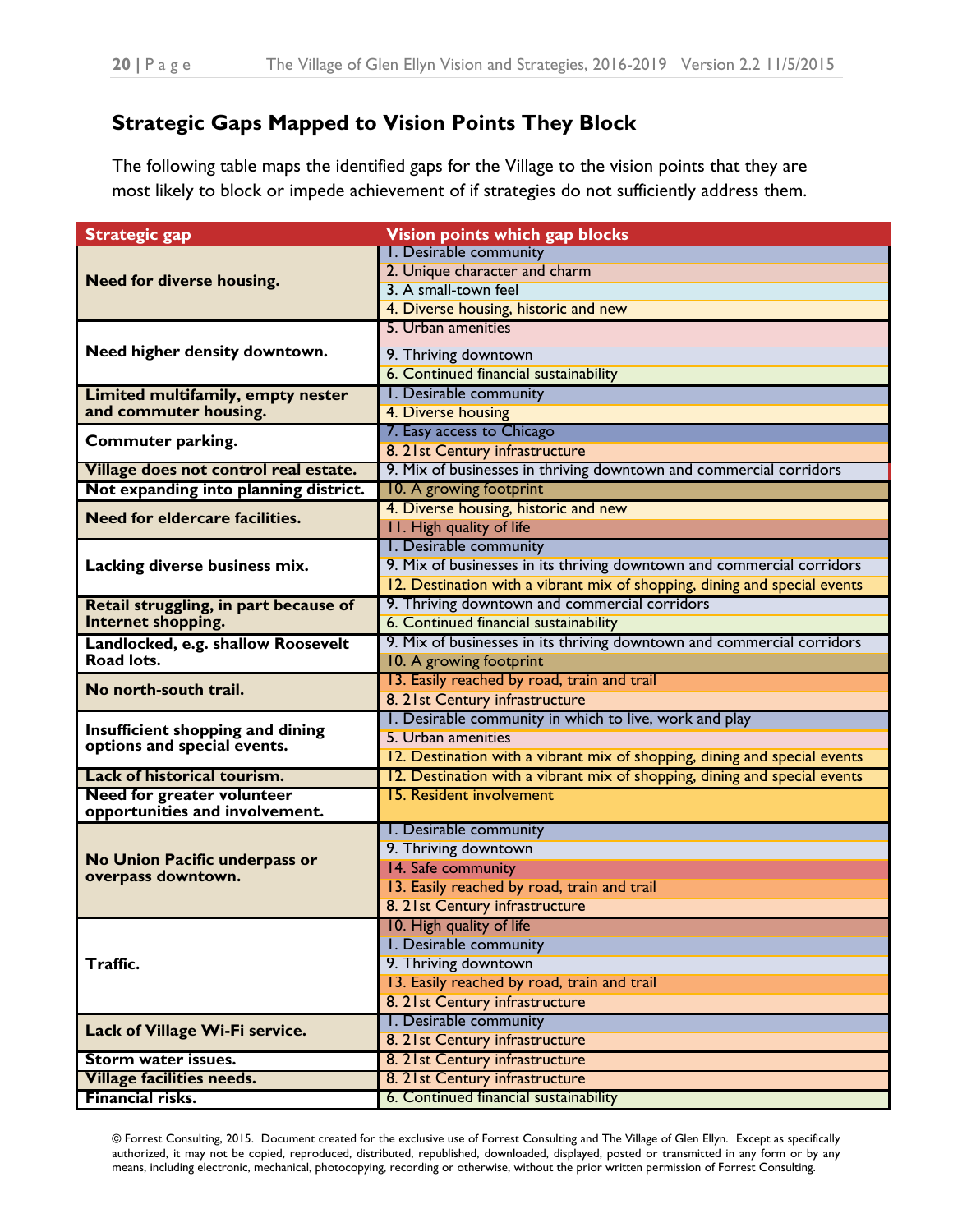#### <span id="page-20-0"></span>**STRATEGIES**

In the second Board workshop, the group aligned on a focused set of strategies to pursue.

#### <span id="page-20-1"></span>**Strategy Ideation**

Through brainstorming, participants came up with 17 strategy ideas, as follows:

| <b>Strategy ideas</b>                                                                               |
|-----------------------------------------------------------------------------------------------------|
| <b>Build consensus for 21st Century development.</b><br>ı.                                          |
| Identify key businesses and recruit businesses.<br>2.                                               |
| 18 hour downtown, 6-7 days a week.<br>3.                                                            |
| <b>Effective communication and education to residents.</b><br>4.                                    |
| Continued infrastructure investments.<br>5.                                                         |
| Maintain AAA bond rating.<br>6.                                                                     |
| 7. Attract housing variety (e.g. multifamily).                                                      |
| How to attract business to achieve mix.<br>8.                                                       |
| 9. Special events.                                                                                  |
| 10. Connectivity (travel etc.), train traffic.                                                      |
| <b>11. Increase revenues.</b>                                                                       |
| 12. Identify key development parcels and recruit developers.                                        |
| 13. Proactive economic development.                                                                 |
| 14. Cultural amenities.                                                                             |
| 15. Address train issues.                                                                           |
| 16. Modify zoning to pave the path to achieve goals and make the necessary financial<br>commitment. |
| 17. Incubator for business development.                                                             |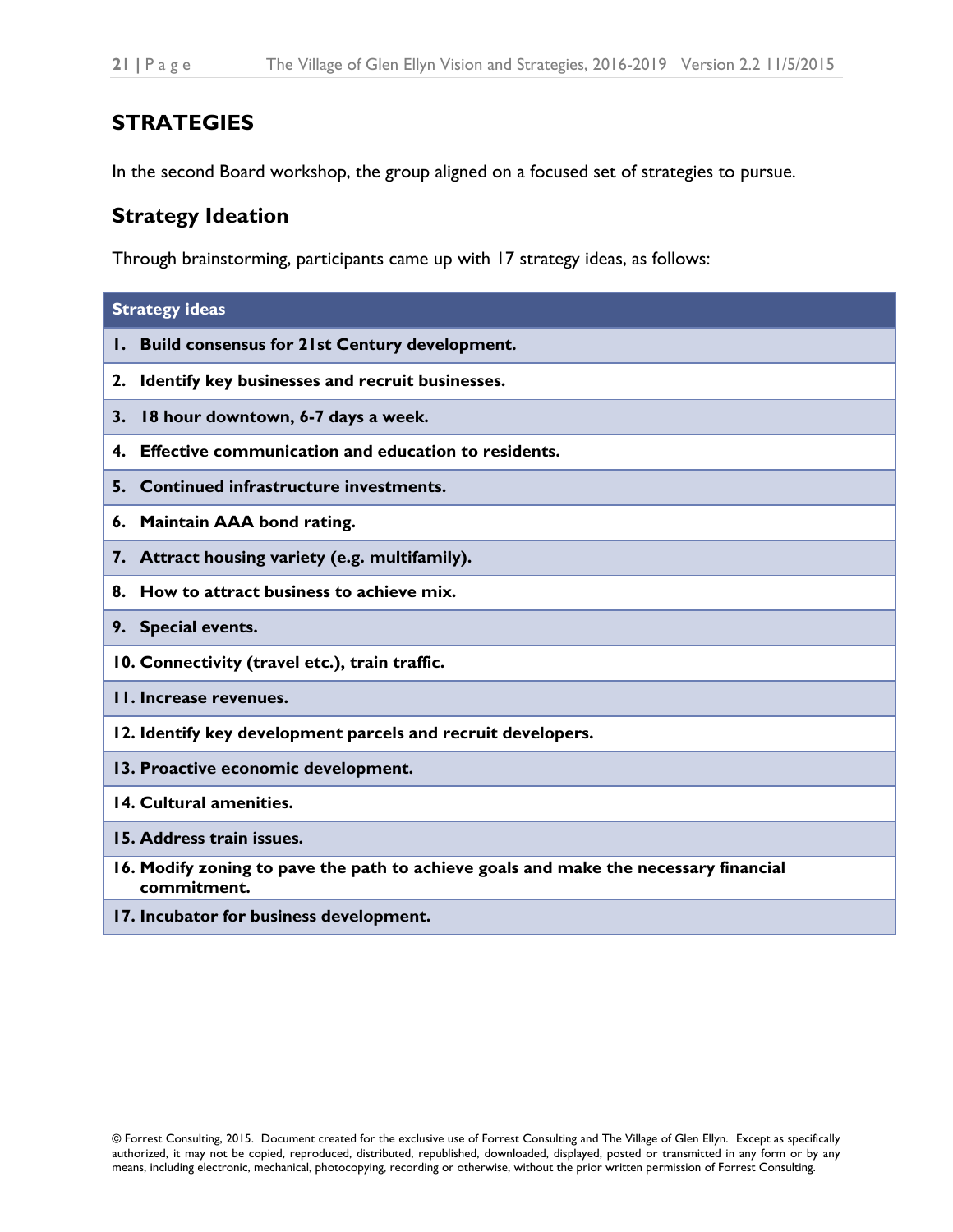#### <span id="page-21-0"></span>**Strategy Prioritization**

Strategy ideas were prioritized using multi-voting. Each person voting cast up to six votes, with up to three votes for any one idea. Following are the voting results.

| <b>Strategy ideas</b>                                                                                                                                         | <b>Votes</b>   |
|---------------------------------------------------------------------------------------------------------------------------------------------------------------|----------------|
| 12. Identify key development parcels and recruit developers.<br><b>Special events.</b><br>9.                                                                  | П              |
| 3.<br>18 hour downtown, 6-7 days a week.<br>13. Proactive economic development.                                                                               | $\overline{0}$ |
| <b>Continued infrastructure investments.</b><br>5.<br><b>11. Increase revenues.</b>                                                                           | 9              |
| 16. Modify zoning to pave the path to achieve goals and make the necessary financial<br>commitment.                                                           | 6              |
| <b>Build consensus for 21st Century development.</b><br>L.<br><b>Maintain AAA bond rating.</b><br>6.                                                          | 5              |
| Attract housing variety (e.g. multifamily).<br>7.                                                                                                             | 4              |
| <b>Effective communication and education to residents.</b><br>4.<br>10. Connectivity (travel etc.), train traffic.<br>17. Incubator for business development. | 3              |
| Identify key businesses and recruit businesses.<br>2.                                                                                                         | 2              |
| 14. Cultural amenities.                                                                                                                                       |                |
| How to attract business to achieve mix.<br>8.<br>15. Address train issues                                                                                     | 0              |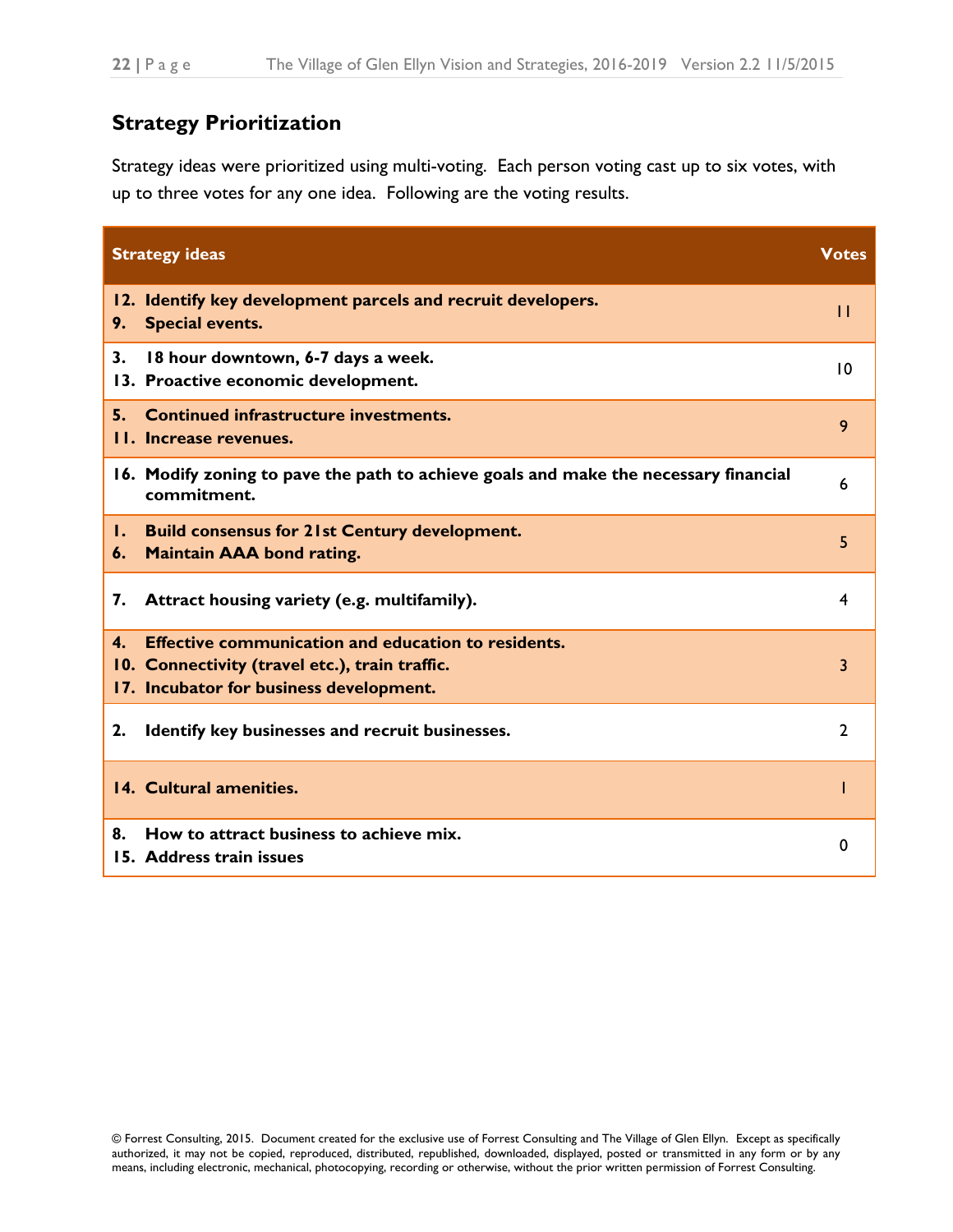### <span id="page-22-0"></span>**Strategy Ideas By Strategy Area**

Before the strategy ideas were prioritized in the multi-voting process, workshop participants discussed them. After the voting, participants reviewed the list and the priorities, and then combined related ideas. The strong alignment of the group was demonstrated by its quick grouping of all 17 strategy ideas into six strategy areas, as follows:

| <b>DEVELOPMENT</b>                                                                           |
|----------------------------------------------------------------------------------------------|
| Build consensus for 21st Century development. (1)                                            |
| Attract housing variety (e.g. multifamily).                                                  |
| Identify key development parcels and recruit developers.                                     |
| Modify zoning to pave the path to achieve goals and make the necessary financial commitment. |
| <b>BUSINESS</b>                                                                              |
| Identify key businesses and recruit businesses.                                              |
| How to attract business to achieve mix.                                                      |
| Proactive economic development.                                                              |
| Incubator for business development.                                                          |
| <b>ATTRACTIONS</b>                                                                           |
| 18 hour downtown, 6-7 days a week.                                                           |
| Special events.                                                                              |
| Cultural amenities.                                                                          |
| <b>COMMUNICATIONS AND INVOLVEMENT</b>                                                        |
| Effective communication and education to residents.                                          |
| Build consensus for 21st Century development. (2)                                            |
| <b>INFRASTRUCTURE</b>                                                                        |
| Continued infrastructure investments.                                                        |
| Connectivity (travel etc.), train traffic.                                                   |
| Address train issues.                                                                        |
| <b>FINANCIAL SUSTAINABILITY</b>                                                              |
| Maintain AAA bond rating.                                                                    |
| Increase revenues.                                                                           |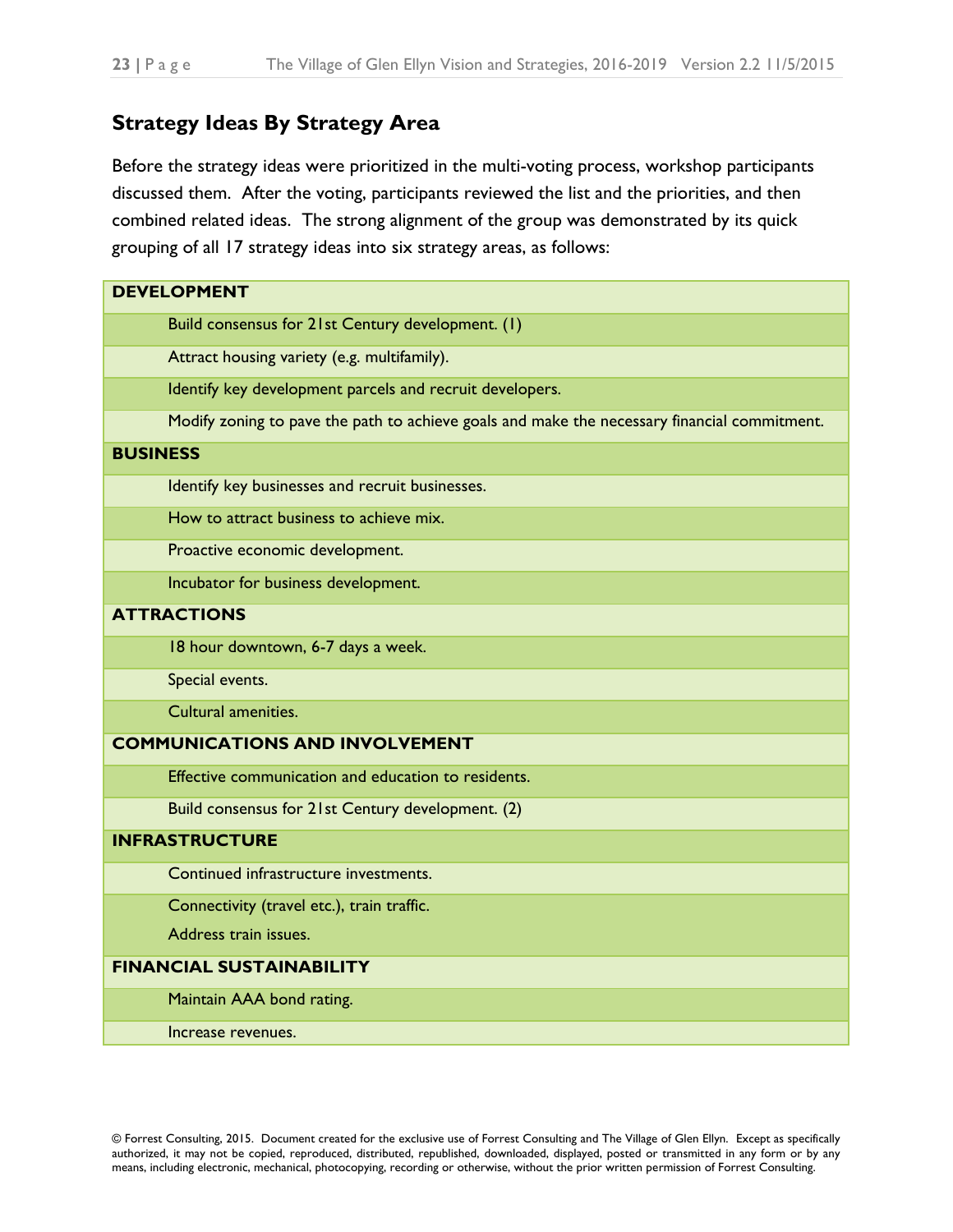Through this consensus process, participants developed a list of strategies for the Village to pursue in the 2016-2019 strategic plan. After the workshop, Forrest Consulting developed descriptive wording for each strategy.

#### <span id="page-23-0"></span>**Village of Glen Ellyn Strategies 2016-2019**

These six strategies were developed for implementation by the Village in 2016-2019:



#### **STRATEGIES 2016-2019**

(Draft 1 9/30/2015)

#### 1. **DEVELOPMENT**.

Build consensus for 21st Century development and re-development of the Village, and take steps to attract and foster desirable development, increase the Village's footprint, add housing variety and increase downtown density.

#### 2. **BUSINESS.**

Engage in proactive economic development to attract and recruit key businesses downtown and in commercial corridors to achieve a diverse mix.

#### 3. **ATTRACTIONS.**

Encourage a variety of events and shopping and dining options, and provide amenities that attract visitors to the Village and produce resident and visitor presence downtown, day and evening, weekdays and weekends.

#### 4. **COMMUNICATIONS AND INVOLVEMENT.**

Communicate with, educate and involve the community and volunteers to support and act on the Village's high priority needs and opportunities.

#### 5. **INFRASTRUCTURE.**

Invest in infrastructure to meet key needs, including downtown access, Village facilities, storm water issues and technology improvement.

#### 6. **FINANCIAL SUSTAINABILITY.**

Grow revenue and focus spending in line with anticipated resources to meet the highest priority needs and maintain the Village's AAA bond rating.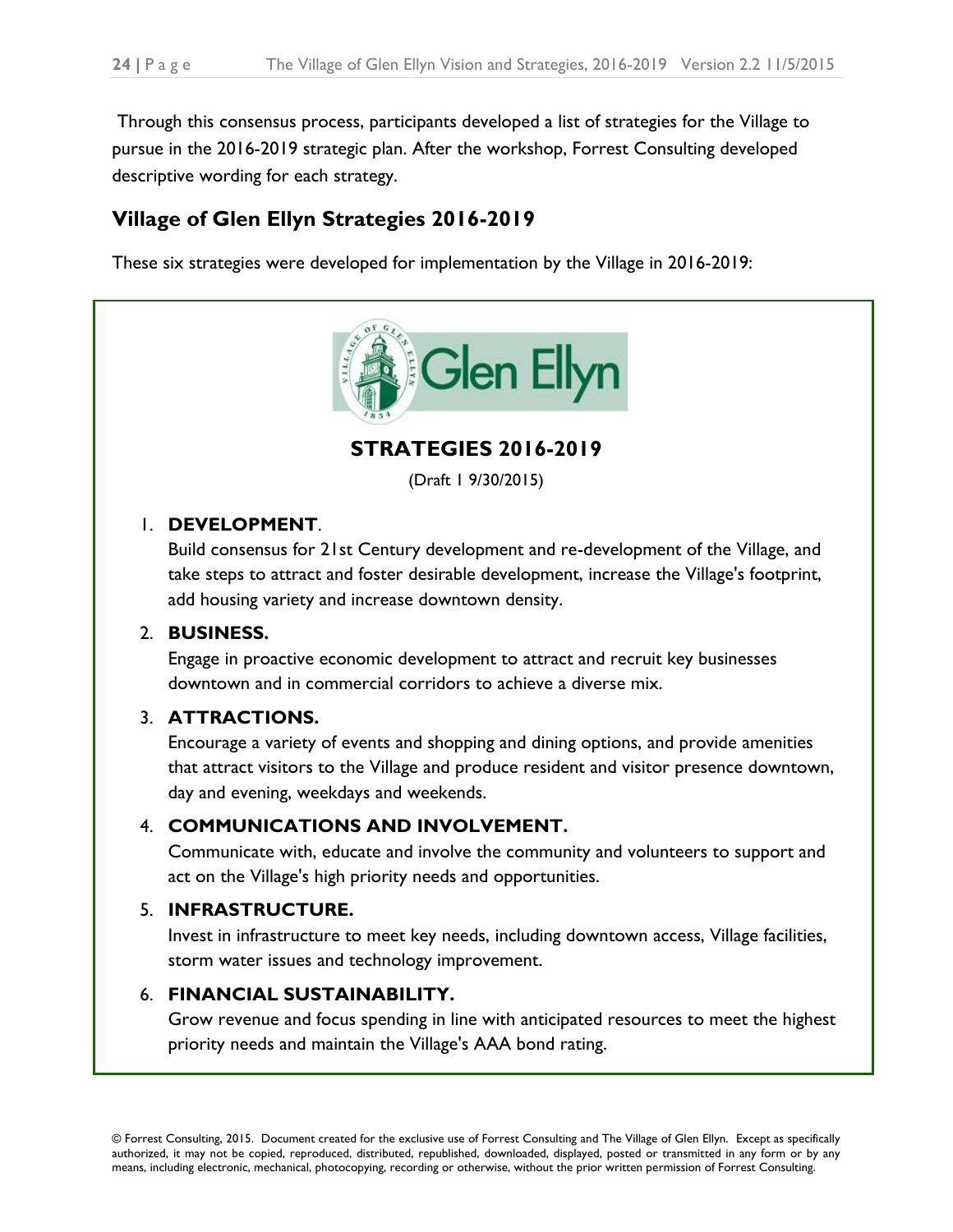# <span id="page-24-0"></span>**Strategies Mapped To Vision Points**

Effective strategies should directly flow from and support achievement of the strategic vision. The following table maps the six strategies to the vision points that they address:

 **Strategies**

| <b>Vision Points</b>                                                            | development and re-development of the<br>Village, and take steps to attract and foster<br>desirable development, increase the Village's<br>downtown density.<br>footprint, add housing variety and increase<br>Build consensus for 21st Century<br><b>DEVELOPMENT.</b> | downtown and in commercial corridors to<br>achieve a diverse mix.<br>to attract and recruit key businesses<br>2. BUSINESS.<br>Engage in proactive economic development<br><b>BUSINESS.</b> | یب<br>that attract visitors to the Village and<br>and dining options, and provide amenities<br>Encourage a variety of events and shopping<br>weekends.<br>produce resident and visitor presence<br>downtown, day and evening, weekdays and<br><b>ATTRA</b><br><b>CTIONS</b> | opportunities.<br>on the Village's high priority needs and<br>community and volunteers to support and act<br>ommunicate with, educate and involve the<br><b>NOLVEMENT.</b><br><b>COMMUNICATIONS AND</b> | storm water issues and technology<br><u>ν</u> τ<br>Invest in infrastructure to meet key needs.<br>improvement.<br>including downtown access. Village<br><b>INFRASTRUCTURE</b><br>facilities, | anticipated resources to meet the highest<br>Grow revenue and focus spending in line with<br>bond rating.<br>priority needs and maintain the Village's AAA<br>$\mathbf{e}$<br>FINANCIAL SUSTAINABILITY. |
|---------------------------------------------------------------------------------|------------------------------------------------------------------------------------------------------------------------------------------------------------------------------------------------------------------------------------------------------------------------|--------------------------------------------------------------------------------------------------------------------------------------------------------------------------------------------|-----------------------------------------------------------------------------------------------------------------------------------------------------------------------------------------------------------------------------------------------------------------------------|---------------------------------------------------------------------------------------------------------------------------------------------------------------------------------------------------------|----------------------------------------------------------------------------------------------------------------------------------------------------------------------------------------------|---------------------------------------------------------------------------------------------------------------------------------------------------------------------------------------------------------|
| $\mathbf{L}$<br><b>Desirable community</b>                                      |                                                                                                                                                                                                                                                                        | ✓                                                                                                                                                                                          | $\checkmark$                                                                                                                                                                                                                                                                |                                                                                                                                                                                                         | $\checkmark$                                                                                                                                                                                 | $\checkmark$                                                                                                                                                                                            |
| 2.<br>Unique character and charm                                                |                                                                                                                                                                                                                                                                        |                                                                                                                                                                                            |                                                                                                                                                                                                                                                                             |                                                                                                                                                                                                         |                                                                                                                                                                                              |                                                                                                                                                                                                         |
| 3. A small-town feel                                                            |                                                                                                                                                                                                                                                                        |                                                                                                                                                                                            | $\checkmark$                                                                                                                                                                                                                                                                | $\checkmark$                                                                                                                                                                                            |                                                                                                                                                                                              |                                                                                                                                                                                                         |
| Diverse housing, historic and<br>4.<br>new                                      |                                                                                                                                                                                                                                                                        |                                                                                                                                                                                            |                                                                                                                                                                                                                                                                             |                                                                                                                                                                                                         |                                                                                                                                                                                              |                                                                                                                                                                                                         |
| 5.<br><b>Urban amenities</b>                                                    |                                                                                                                                                                                                                                                                        | $\checkmark$                                                                                                                                                                               | $\checkmark$                                                                                                                                                                                                                                                                |                                                                                                                                                                                                         |                                                                                                                                                                                              |                                                                                                                                                                                                         |
| <b>Continued financial</b><br>6.<br>sustainability                              |                                                                                                                                                                                                                                                                        | $\checkmark$                                                                                                                                                                               |                                                                                                                                                                                                                                                                             |                                                                                                                                                                                                         |                                                                                                                                                                                              | $\checkmark$                                                                                                                                                                                            |
| 7. Desirable community in<br>which to live, work and play                       |                                                                                                                                                                                                                                                                        | $\checkmark$                                                                                                                                                                               | $\checkmark$                                                                                                                                                                                                                                                                |                                                                                                                                                                                                         |                                                                                                                                                                                              |                                                                                                                                                                                                         |
| 8.<br><b>Easy access to Chicago</b>                                             |                                                                                                                                                                                                                                                                        |                                                                                                                                                                                            |                                                                                                                                                                                                                                                                             |                                                                                                                                                                                                         |                                                                                                                                                                                              |                                                                                                                                                                                                         |
| 9. 21st Century infrastructure                                                  | $\checkmark$                                                                                                                                                                                                                                                           |                                                                                                                                                                                            |                                                                                                                                                                                                                                                                             |                                                                                                                                                                                                         | ✓                                                                                                                                                                                            |                                                                                                                                                                                                         |
| 10. Mix of businesses in thriving<br>downtown and commercial<br>corridors       |                                                                                                                                                                                                                                                                        | ✓                                                                                                                                                                                          | $\checkmark$                                                                                                                                                                                                                                                                |                                                                                                                                                                                                         |                                                                                                                                                                                              |                                                                                                                                                                                                         |
| <b>II. A growing footprint</b>                                                  |                                                                                                                                                                                                                                                                        |                                                                                                                                                                                            |                                                                                                                                                                                                                                                                             |                                                                                                                                                                                                         |                                                                                                                                                                                              | $\checkmark$                                                                                                                                                                                            |
| 12. High quality of life                                                        |                                                                                                                                                                                                                                                                        | $\checkmark$                                                                                                                                                                               | $\checkmark$                                                                                                                                                                                                                                                                | $\checkmark$                                                                                                                                                                                            | $\blacktriangledown$                                                                                                                                                                         |                                                                                                                                                                                                         |
| 13. Destination with a vibrant<br>mix of shopping, dining and<br>special events |                                                                                                                                                                                                                                                                        | $\checkmark$                                                                                                                                                                               | $\checkmark$                                                                                                                                                                                                                                                                |                                                                                                                                                                                                         |                                                                                                                                                                                              | $\checkmark$                                                                                                                                                                                            |
| 14. Easily reached by road, train<br>and trail                                  |                                                                                                                                                                                                                                                                        |                                                                                                                                                                                            |                                                                                                                                                                                                                                                                             |                                                                                                                                                                                                         | $\checkmark$                                                                                                                                                                                 |                                                                                                                                                                                                         |
| 15. Safe community                                                              |                                                                                                                                                                                                                                                                        |                                                                                                                                                                                            |                                                                                                                                                                                                                                                                             |                                                                                                                                                                                                         | $\checkmark$                                                                                                                                                                                 |                                                                                                                                                                                                         |
| 16. Resident involvement                                                        |                                                                                                                                                                                                                                                                        |                                                                                                                                                                                            |                                                                                                                                                                                                                                                                             | $\checkmark$                                                                                                                                                                                            |                                                                                                                                                                                              |                                                                                                                                                                                                         |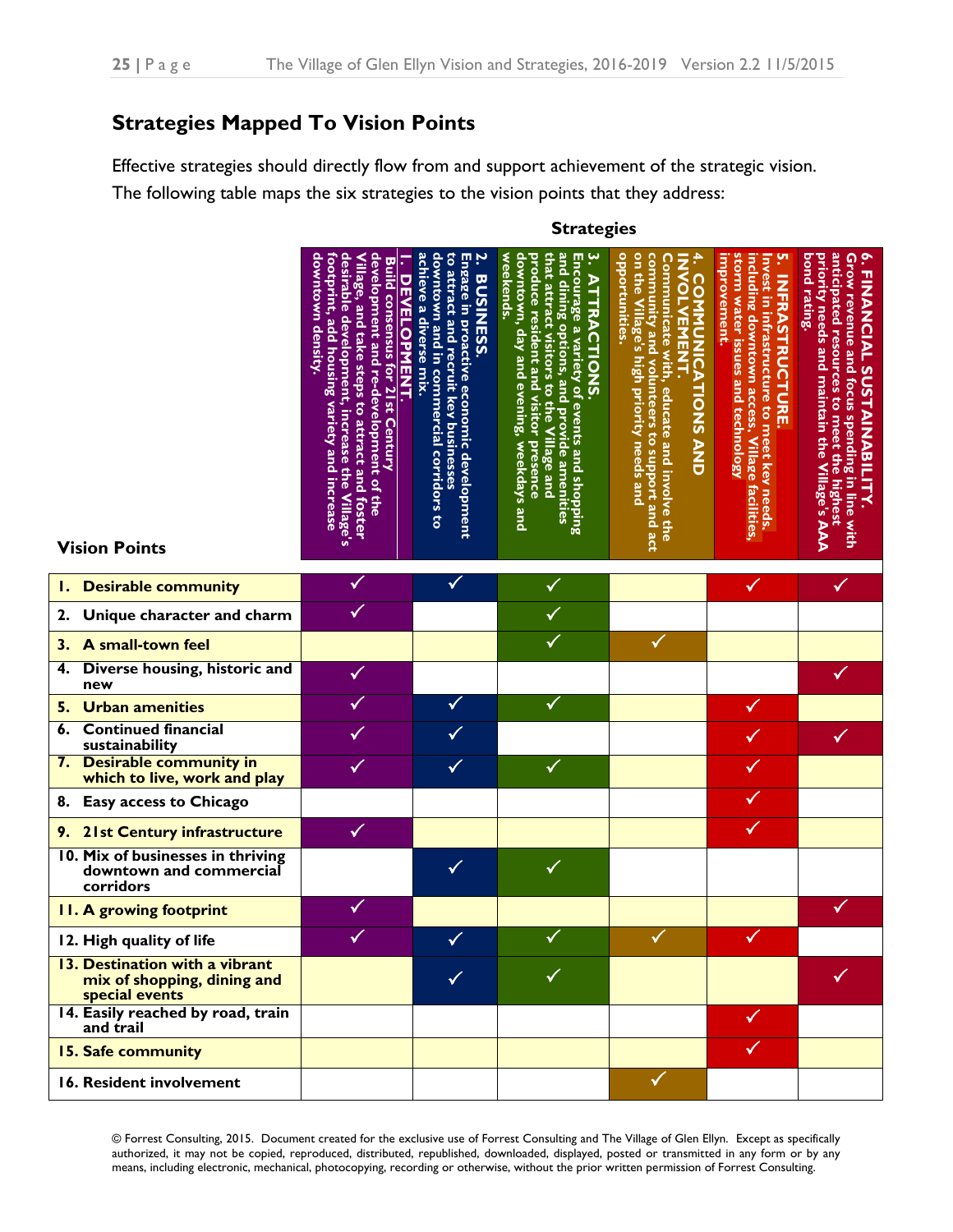### <span id="page-25-0"></span>**Strategies Mapped to Strategic Gaps**

Effective strategies address strategic gaps. The following table maps the six strategies to the 20 strategic gaps that they potentially will address, to varying degrees:

 **Strategic Gaps**

| development and re-development of<br>the Village, and take steps to attract<br>2. BUSINESS. Engage in proactive<br>3. ATTRACTIONS. Encourage a | <b>Need for diverse housing</b> | Need higher density downtown<br>✓ | and commuter housing<br>Limited multifamily, empty nester | <b>Commuter parking</b><br>$\checkmark$ | Village does not control real estate.<br>$\checkmark$ | Not expanding into planning district.<br>$\checkmark$ | Need for eldercare facilities<br>✓ | Lacking diverse business mix. | Retail struggling.<br>$\checkmark$ | Landlocked (shallow Roosevelt lots).<br>✔ | No north-south trail | options and special events<br><b>Insufficient shopping and dining</b> | Lack of historical tourism | opportunities and involvement.<br>$\checkmark$ | Need for greater volunteer | No underpass loverpass downtown.<br>√<br>√ | <b>Traffic.</b><br>√ | Lack of Village Wi-Fi service | Storm water issues. | Village facilities needs | Financial risks. |
|------------------------------------------------------------------------------------------------------------------------------------------------|---------------------------------|-----------------------------------|-----------------------------------------------------------|-----------------------------------------|-------------------------------------------------------|-------------------------------------------------------|------------------------------------|-------------------------------|------------------------------------|-------------------------------------------|----------------------|-----------------------------------------------------------------------|----------------------------|------------------------------------------------|----------------------------|--------------------------------------------|----------------------|-------------------------------|---------------------|--------------------------|------------------|
| ✓                                                                                                                                              |                                 |                                   |                                                           |                                         |                                                       |                                                       |                                    |                               |                                    |                                           | ✓                    |                                                                       | $\sqrt{}$                  |                                                |                            |                                            |                      |                               |                     |                          |                  |
|                                                                                                                                                |                                 |                                   |                                                           |                                         |                                                       |                                                       |                                    |                               |                                    |                                           |                      |                                                                       |                            |                                                |                            |                                            |                      |                               |                     |                          |                  |
| ✓                                                                                                                                              |                                 |                                   |                                                           |                                         |                                                       |                                                       |                                    |                               |                                    |                                           |                      |                                                                       |                            |                                                |                            |                                            |                      |                               |                     |                          |                  |
|                                                                                                                                                |                                 |                                   |                                                           |                                         |                                                       | √                                                     |                                    |                               |                                    |                                           |                      |                                                                       |                            |                                                |                            |                                            |                      |                               |                     |                          |                  |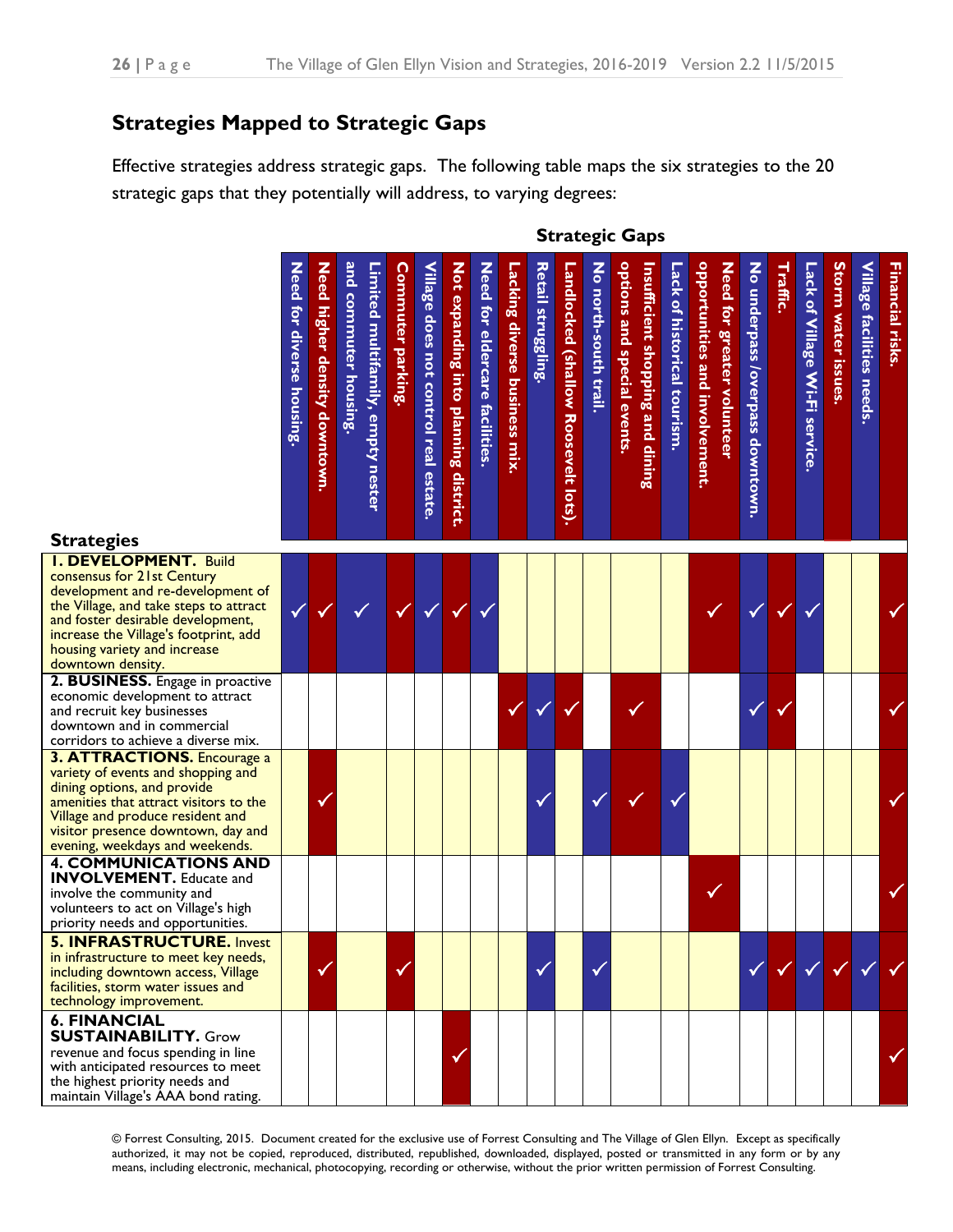# <span id="page-26-0"></span>**STRATEGIC INITIATIVES AND ACTION STEPS**

The next step in the Village's planning process, leading to plan implementation, is to develop for each strategy: 1) a set of strategic initiatives and 2) related 12-month action steps to implement each initiative.

#### <span id="page-26-1"></span>**About Strategic Initiatives**

Strategic initiatives are finite-duration discretionary projects and programs designed to move the organization toward its strategic vision. They translate the plan's multi-year, high-level strategic goals into specific initiatives that the organization will undertake or continue in the coming year. They are outside of the organization's day-to-day operational activities,

#### <span id="page-26-2"></span>**About Action Steps**

Action steps are specific tactics to create focused, coordinated effort to achieve the strategic initiatives and thereby implement the strategies.

The characteristics of action steps include:

- **Movement.** Action steps result in demonstrable progress.
- **Direction.** They lay out what's needed to get to the goal.
- **Time.** Action steps have timelines. They are to be achieved in a specific timeframe to move as rapidly as possible to the vision and allow follow-on action steps to be initiated.
- **Specificity.** Action steps address specific areas related to the strategy being implemented –finance, public works, planning and development, public safety, etc.
- **Accountability.** Action steps are assigned to individuals and through individuals to groups (departments or teams, for example).
- **Phasing.** Action steps should be chronological and sequential in nature.
- **Process.** Action steps taken together should result in an integrated process over time.
- **Engagement.** Action steps as a program should enlist the organization in a balanced effort – while the organization continues effective day-to-day functioning.
- **Support.** Action steps should reflect the resources of the organization and/or in their implementation should generate the resources required for achievement.
- **Focus.** Action steps require focus and discipline to execute.
- **Metrics.** Action steps need to be stated so progress and results can be measured.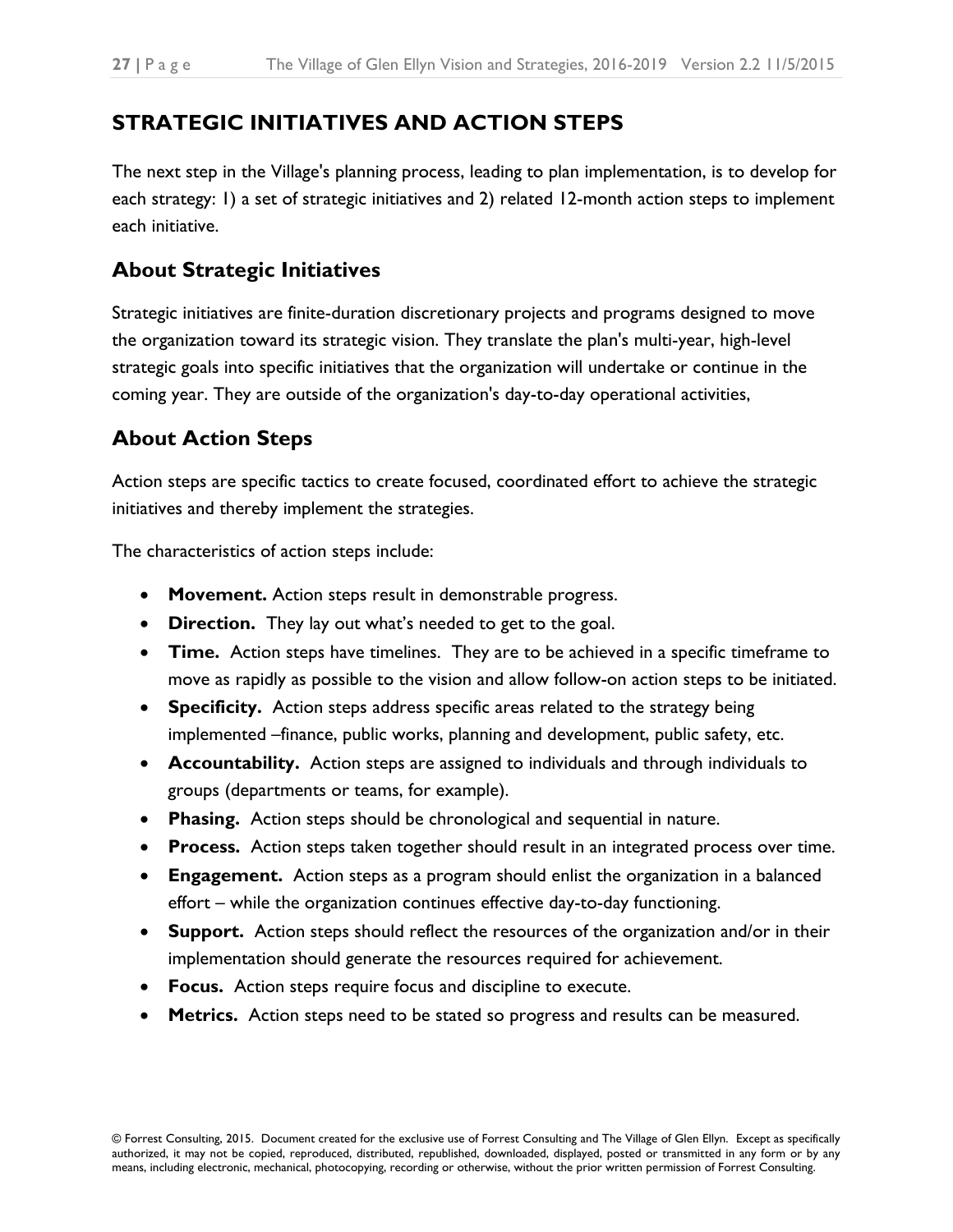#### <span id="page-27-0"></span>**Considerations in Developing Strategic Initiatives and Action Steps**

Forrest Consulting suggests that for each of the six strategies the Village brainstorm, develop and prioritize strategic initiatives and 12-month action steps to initiate or achieve them, based on the following considerations:

- The extent to which achieving the strategic initiative and its implementation action steps will help achieve the strategy.
- How the proposed strategic initiative and its implementation action steps will engage departments and individuals.
- The resources available and required for successful implementation.
- What can be achieved within the annual timeframe.
- The degree to which achieving the strategic initiative and its implementation action steps hinge on achieving other strategic initiatives and their implementation action steps.
- The degree to which achieving the strategic initiative and its implementation action steps will enable future strategic initiatives and action steps.
- Who will be responsible for achievement of the strategic initiative, and who will be responsible for achievement of each of its implementation action steps.
- How progress and success will be measured.

In the end, each strategic initiative as well as the set of annual actions to advance or achieve the initiative need to:

- Be assigned to an individual to assure successful implementation.
- Have a specific timeline for implementation.
- Have specific metrics attached so progress can be monitored, measured and assessed.

#### <span id="page-27-1"></span>**Ideas for Village Strategic Initiatives**

The discussions and brainstorming in the planning workshops as well as the planning survey results generated many ideas for possible strategic initiatives. Thirty-five possible strategic initiatives are listed by strategy in the following table, which is presented to kick-start the Village's strategic initiative development process.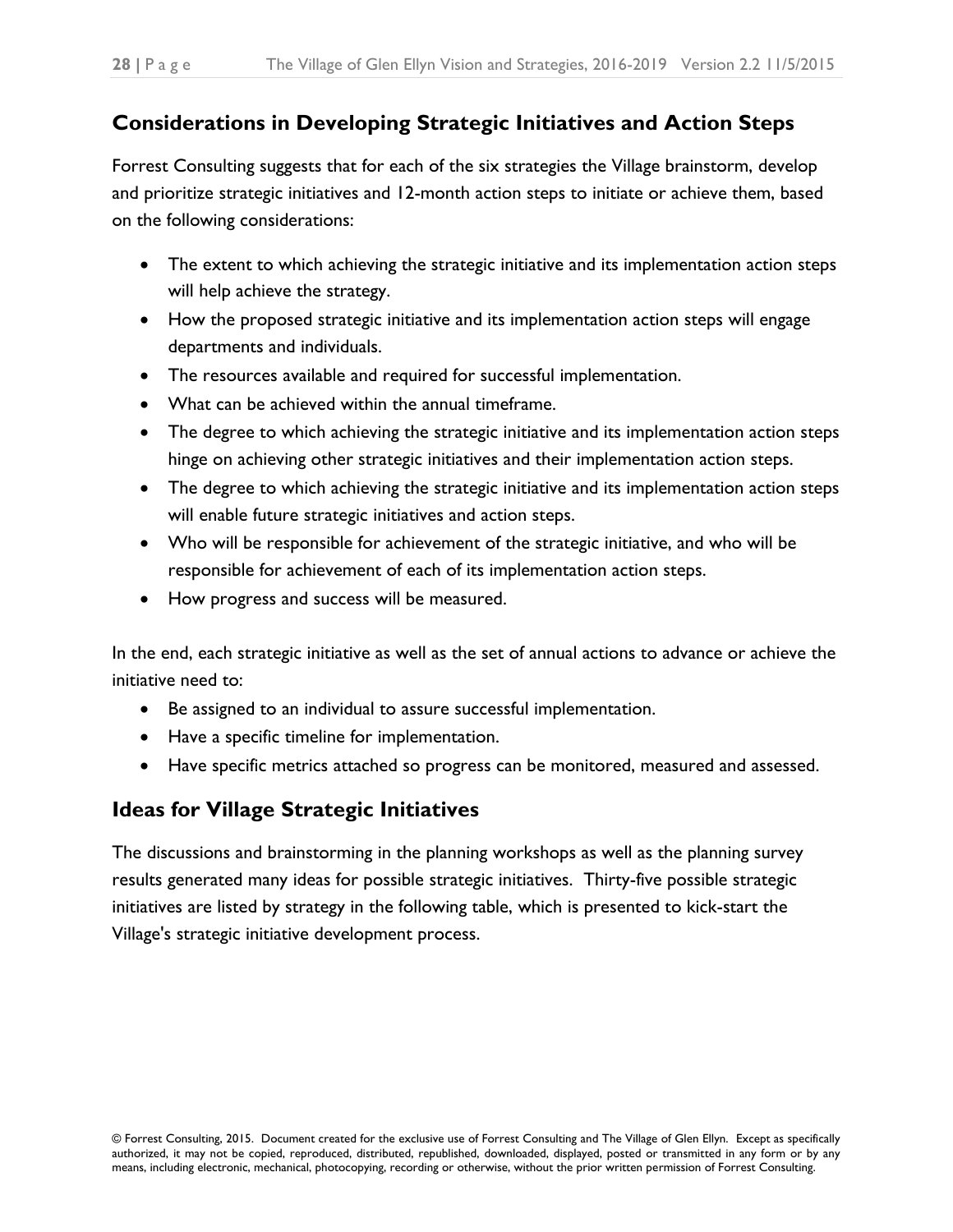| <b>Strategy</b>                                                                                                                                                                                                                                                                 | <b>Possible strategic initiatives</b>                                                                                                                                                                                                                                                                                                                                                                                                                                                         |
|---------------------------------------------------------------------------------------------------------------------------------------------------------------------------------------------------------------------------------------------------------------------------------|-----------------------------------------------------------------------------------------------------------------------------------------------------------------------------------------------------------------------------------------------------------------------------------------------------------------------------------------------------------------------------------------------------------------------------------------------------------------------------------------------|
| <b>Development</b><br><b>Build consensus for 21st Century</b><br>development and re-development of<br>the Village, and take steps to attract<br>and foster desirable development,<br>increase the Village's footprint, add<br>housing variety and increase<br>downtown density. | Educate the community on development and re-development<br>needs and opportunities.<br>Identify key development parcels and recruit developers.<br>2.<br>3.<br>Modify the zoning code.<br>Update the comprehensive plan.<br>4.<br>Enable greater downtown density.<br>5.<br>Focus on attracting more multifamily housing downtown.<br>6.<br>Take actions to promote housing diversity.<br>7.<br>Pursue beneficial annexation in the planning district.<br>8.<br>9. Seek eldercare facilities. |
| <b>Business</b><br>Engage in proactive economic<br>development to attract and recruit<br>key businesses downtown and in<br>commercial corridors to achieve a<br>diverse mix.                                                                                                    | 10. Set up and commit resources to a proactive economic<br>development program.<br>11. Identify and recruit needed businesses.<br>12. Work with COD to develop a business incubator.<br>13. Eliminate unneeded codes and regulations that inhibit<br>commercial development and business retention.                                                                                                                                                                                           |
| <b>Attractions</b><br>Encourage a variety of events and<br>shopping and dining options, and<br>provide amenities that attract visitors<br>to the Village and produce resident<br>and visitor presence downtown, day<br>and evening, weekdays and<br>weekends.                   | 14. Create more Village led special events.<br>15. Work with other entities to provide special events.<br>16. Set up historic tours.<br>17. Develop a downtown event space.<br>18. Target selected retailers to increase shopping options.<br>19. Target selected restaurants to increase dining options.<br>20. Market downtown events, shopping and dining.                                                                                                                                 |
| <b>Communications and</b><br>Involvement.<br>Communicate with, educate and<br>involve the community and<br>volunteers to support and act on the<br>Village's high priority needs and<br>opportunities.                                                                          | 21. Develop and execute a communications and education program<br>to build consensus for 21st Century development.<br>22. Develop more mechanisms, including social media, to<br>communicate with and educate the community.<br>23. Identify meaningful roles for volunteers.<br>24. Recruit volunteers.                                                                                                                                                                                      |
| Infrastructure.<br>Invest in infrastructure to meet key<br>needs, including downtown access,<br>Village facilities, storm water issues<br>and technology improvement.                                                                                                           | 25. Expand Taylor Street underpass.<br>26. Continue to work on feasibility and funding for a downtown<br>underpass or overpass.<br>27. Add commuter parking.<br>28. Create a north-south trail.<br>29. Provide Village Wi-Fi service.<br>30. Address storm water issues.<br>31. Plan for improved Village facilities.                                                                                                                                                                         |
| Financial sustainability.<br>Grow revenue and focus spending in<br>line with anticipated resources to<br>meet the highest priority needs and<br>maintain the Village's AAA bond<br>rating.                                                                                      | 32. Update fee structure and property tax levy as needed in light of<br>revenue needs.<br>33. Find alternative funding sources for infrastructure projects.<br>34. Find efficiencies that reduce or control costs.<br>35. Prioritize infrastructure needs for funding.                                                                                                                                                                                                                        |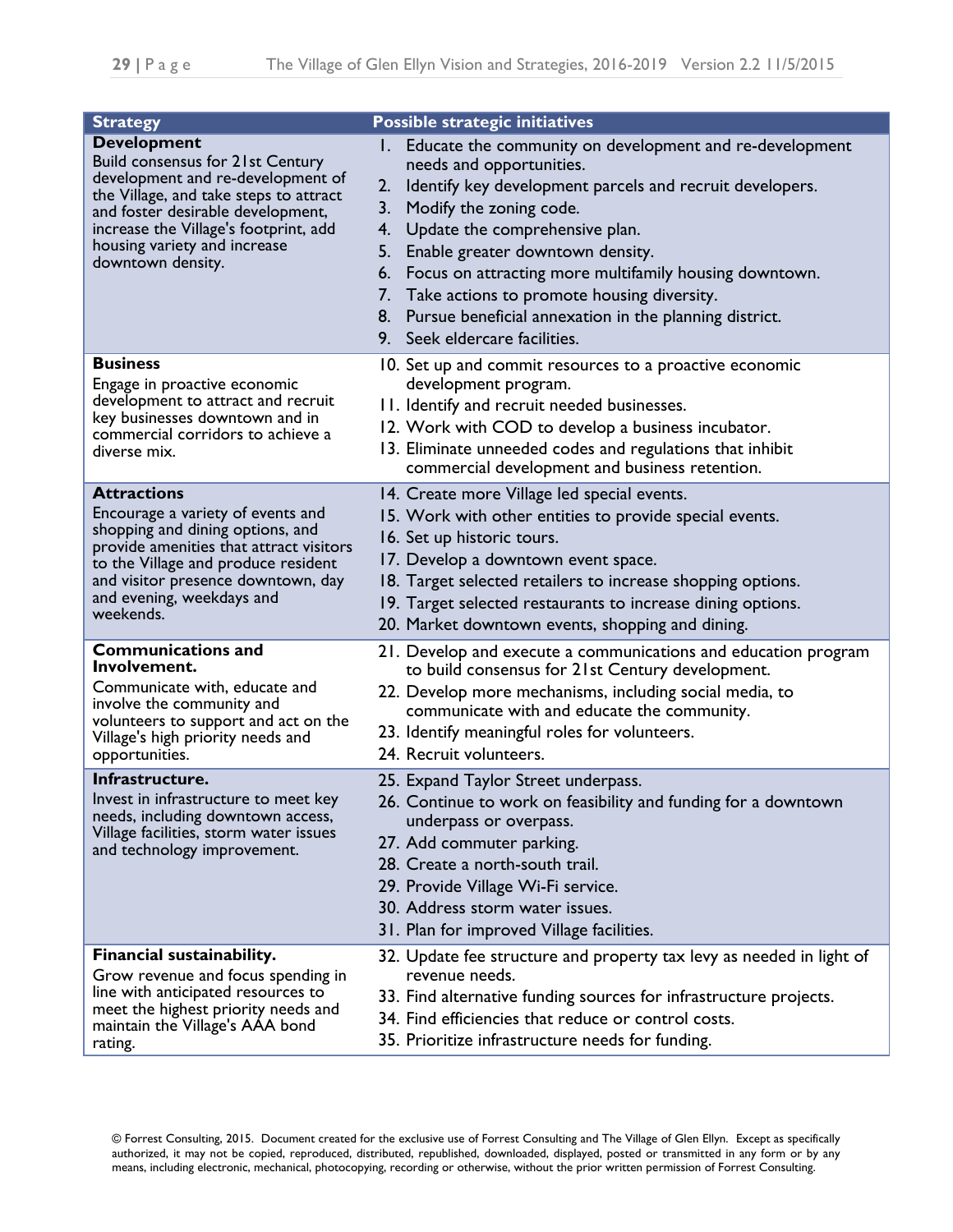#### <span id="page-29-0"></span>**IMPLEMENTATION**

Strategic plan implementation is beyond the scope of Forrest Consulting's current work with the Village. But successful planning demands effective implementation.

#### <span id="page-29-1"></span>**Effective Strategy Implementation**

Effective strategy implementation requires:

- An organized, prioritized, focused effort over time;
- Consisting of interrelated activities undertaken by various individuals and groups;
- Supported by the necessary resources and management attention;
- Measured, assessed and steered based on progress and obstacles encountered.

#### <span id="page-29-2"></span>**Process for Successful Implementation**

As stated in the Introduction, Forrest Consulting recommends adoption of a process tailored to the Village's specific needs and requirements that will help assure plan implementation and follow-through.

The generic process for successful implementation that Forrest Consulting recommends consists of:

- 1. Monthly planning updates to keep on track and address problems.
- 2. Quarterly planning "check-ins" to review progress and adjust action steps.
- 3. A final quarter assessment to see what results have been achieved for the year.
- 4. An annual streamlined re-planning session or sessions to reset any strategies that have been achieved and/or to swap strategies in or out based on changing needs.
- 5. Annual development of a new set of strategic initiatives and action steps for each strategy (or re-adoption of strategic initiatives and action steps not yet completed).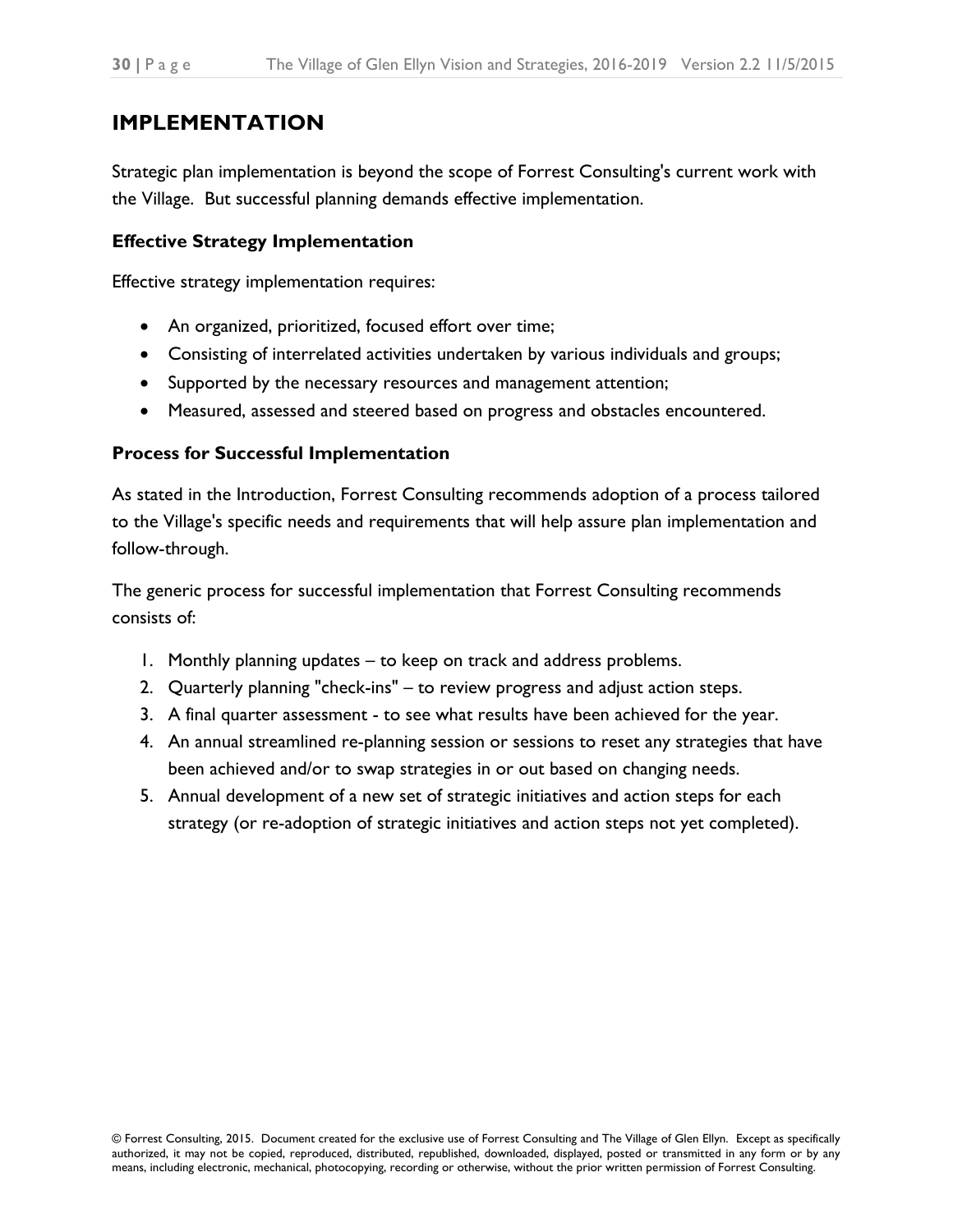#### <span id="page-30-0"></span>**APPENDIX**

#### **Gap Strategic Planning Model**



#### © Copyright Forrest Consulting, 1994, 2005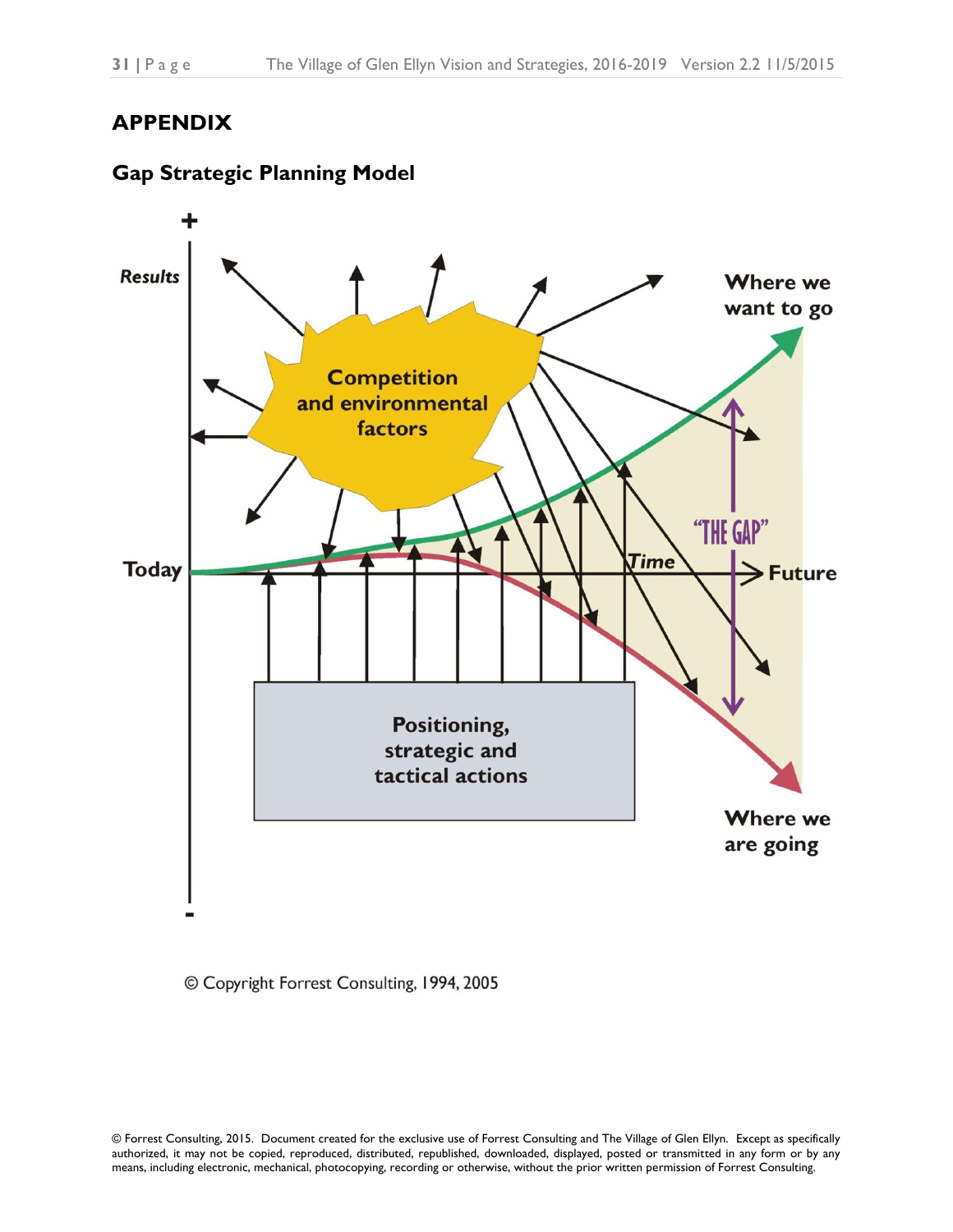

#### **Forrest Consulting Fast Track Strategic Planning Process**

The Fast Track Strategic Planning System is an agile process focused on what's most important for success:

- Creating a shared vision of future success built on mission and values.
- Identifying strategic gaps between the present and the vision.
- Developing strategies with strategic initiatives and action steps to close the gaps and move the organization to the vision.
- Implementation using accountability, measurement, time lines and adjustment.
- Assessment and re-planning to continue progress toward the vision**.**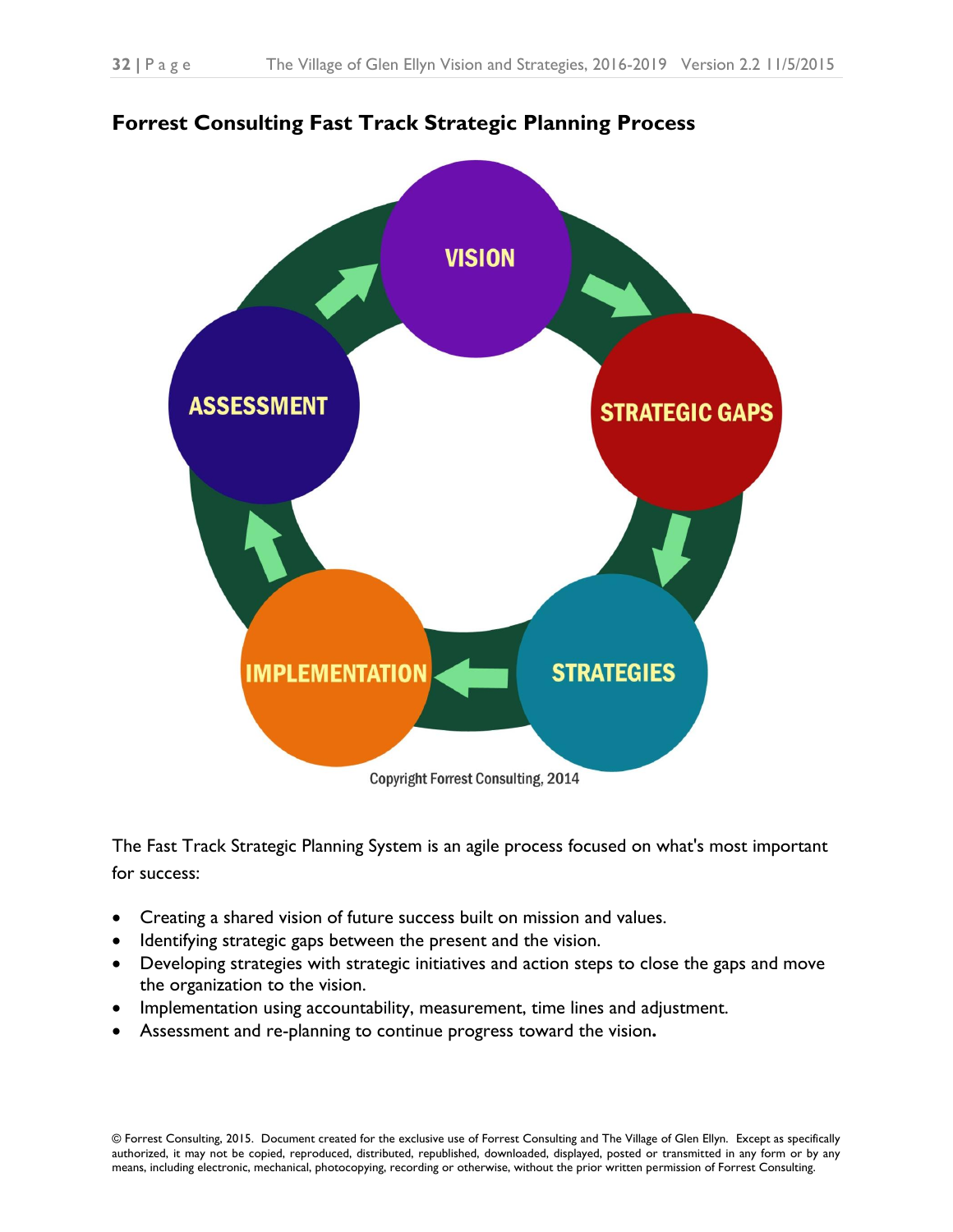#### **About Forrest Consulting**

# **CONSULTING**

**Forrest Consulting** is a high-level strategy and implementation consulting firm based in Glen Ellyn, Illinois, USA. We deliver planning and implementation leadership and processes, and expert facilitation of

Boards, teams and groups. We serve corporate, small and medium sized business, association, government and non-profit leaders and Boards. We have been building success since 1988. We source our team of expert independent consultants per assignment.

**Our mission** is to help organizations succeed. We take the strategic view when we counsel you and offer solutions. We assure your strategies move you toward your vision. Our deep consulting, strategy and business expertise and experience enable us to tailor high-value, cost-effective solutions. Learn more at www.ForrestConsult.com.

#### **Why our strategy creation and implementation counsel and processes bring success.**

- *Participative.* We practice Participative Process Consulting, learned through long involvement with the Institute of Management Consulting U.S.A. In PPC, the consultant provides processes and process skills to facilitate problem solving and is a catalyst/coach/facilitator/teacher to assist the client team in developing solutions. Participants' knowledge and insights determine what's best for the organization.
- *Built on best practices.* Our planning and implementation processes align with the Association for Strategic Planning's Body of Knowledge, the foremost reference that defines strategic leadership, thinking, planning and action best practices.
- *Tested and Efficient.* Our processes, developed over decades, recognize that organizations and leaders only have limited hours to devote to planning and implementation beyond on-going responsibilities. We aim to make strategy creation and implementation efficient...and affordable.
- *At the core.* For us, strategic planning and strategic management are a fundamental core process. We know 70% of organizations with a strategic plan don't execute it. Our premise is that every organization should be implementing a current plan. Our approach produces action steps with accountabilities, timelines and measurements, and a program for driving, monitoring and assessing implementation progress, making adjustments, and re-planning to continue progress to the vision.
- *Professional.* We have led and facilitated hundreds of meetings and planning and implementation sessions with leaders and professionals. We are committed to professional strategy development and implementation, and are deeply involved in leading the Association of Strategic Planning. We are committed to professional facilitation and are involved in the International Association of Facilitators.
- *Business Insight and Knowledge.* You gain insight and knowledge from our management and consulting roles, and business, strategy, marketing and communications education and expertise.
- *Subject Matter Expertise.* We can tap expert independent consultants from our team of Forrest Consulting associates - when their expertise will help assure planning and implementation success.